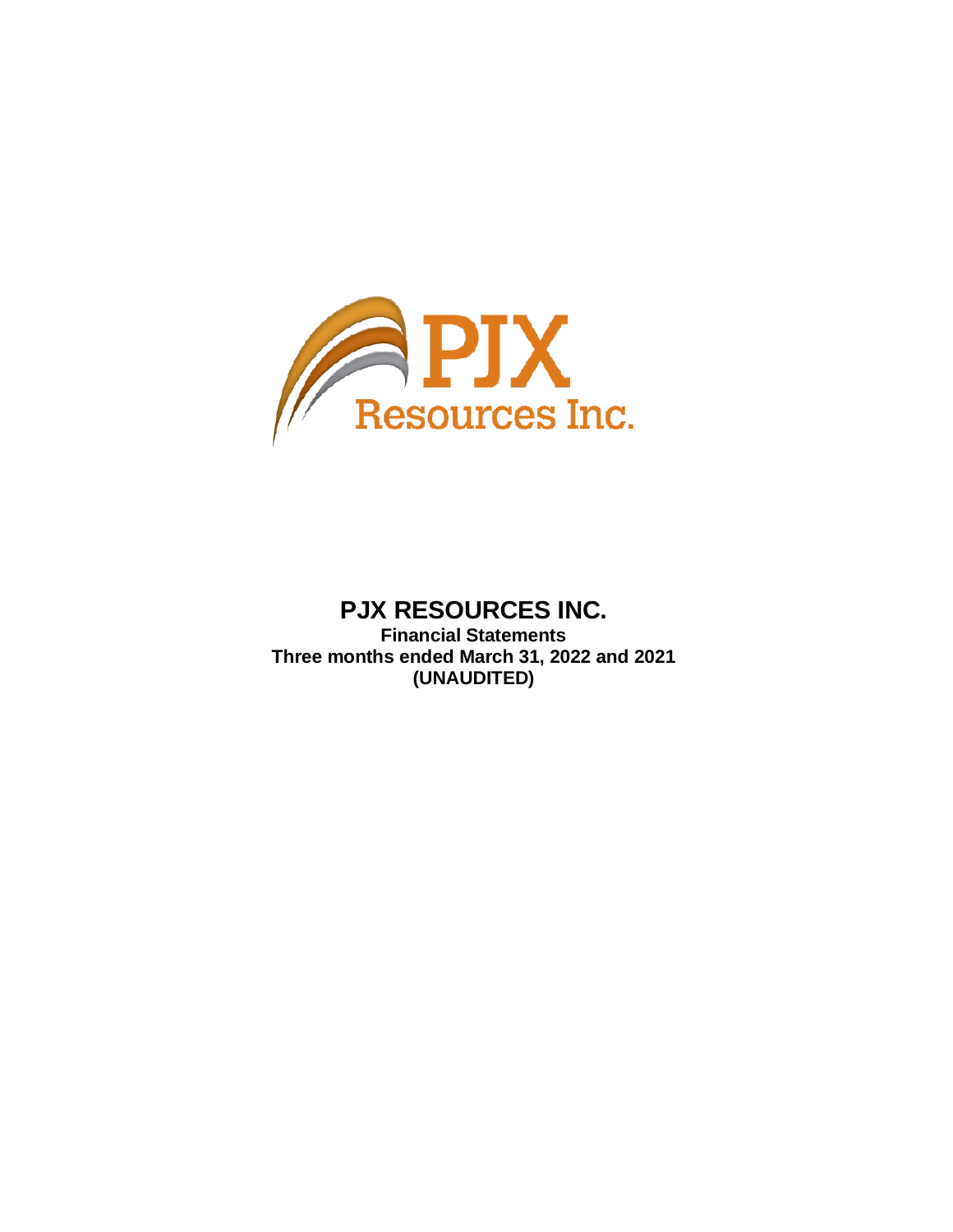The accompanying unaudited condensed financial statements of PJX Resources Inc. (the "Company") are the responsibility of the Board of Directors.

These unaudited condensed interim financial statements have been prepared by management, on behalf of the Board of Directors, in accordance with the accounting policies disclosed in the notes to the unaudited condensed interim financial statements. Where necessary, management has made informed judgments and estimates in accounting for transactions which were not complete at the end of the reporting period. In the opinion of management, the unaudited condensed financial statements have been prepared within acceptable limits of materiality and are in accordance with International Financial Reporting Standards, as issued by the International Accounting Standards Board.

Management has established processes, which are in place to provide it sufficient knowledge to support management representations that it has exercised reasonable diligence that (i) financial statements do not contain any untrue statement of material fact or omit to state a material fact required to be stated or that is necessary to make a statement not misleading in light of the circumstances under which it is made, as of the date of, and for the periods presented by, the financial statements and (ii) the financial statements fairly present in all material respects the financial condition, results of operations and cash flows of the Company, as of the date of and for the periods presented by the financial statements.

The Board of Directors is responsible for reviewing and approving the unaudited condensed interim financial statements together with other financial information of the Company and for ensuring that management fulfills its financial reporting responsibilities. An Audit Committee assists the Board of Directors in fulfilling this responsibility. The Audit Committee meets with management to review the financial reporting process and the unaudited condensed financial statements together with other financial information of the Company. The Audit Committee reports its findings to the Board of Directors for its consideration in approving the unaudited condensed interim financial statements together with other financial information of the Company for issuance to the shareholders.

Management recognizes its responsibility for conducting the Company's affairs in compliance with established financial standards, and applicable laws and regulations, and for maintaining proper standards of conduct for its activities.

(signed) (signed) John Keating Linda Brennan President and Chief Executive Officer Chief Financial Officer

Toronto, Canada May 17, 2022

# **Notice of Disclosure of Non-auditor Review of Condensed Interim Financial Statements**

Pursuant to National Instrument 51-102, Part 4, subsection 4.3(3)(a) issued by the Canadian Securities Administrators, if an auditor has not performed a review of the unaudited condensed interim financial statements, they must be accompanied by a notice indicating that the condensed interim financial statements have not been reviewed by an auditor.

The accompanying unaudited condensed interim financial statements of the Company for the interim periods ended March 31, 2022 and 2021 have been prepared in accordance with International Financial Reporting Standards ("IFRS") accounting principles and are the responsibility of the Company's management.

The Company's independent auditors, McGovern Hurley LLP, have not performed a review of these condensed interim financial statements in accordance with the standards established by the Canadian Institute of Chartered Accountants for a review of financial statements by an entity's auditor.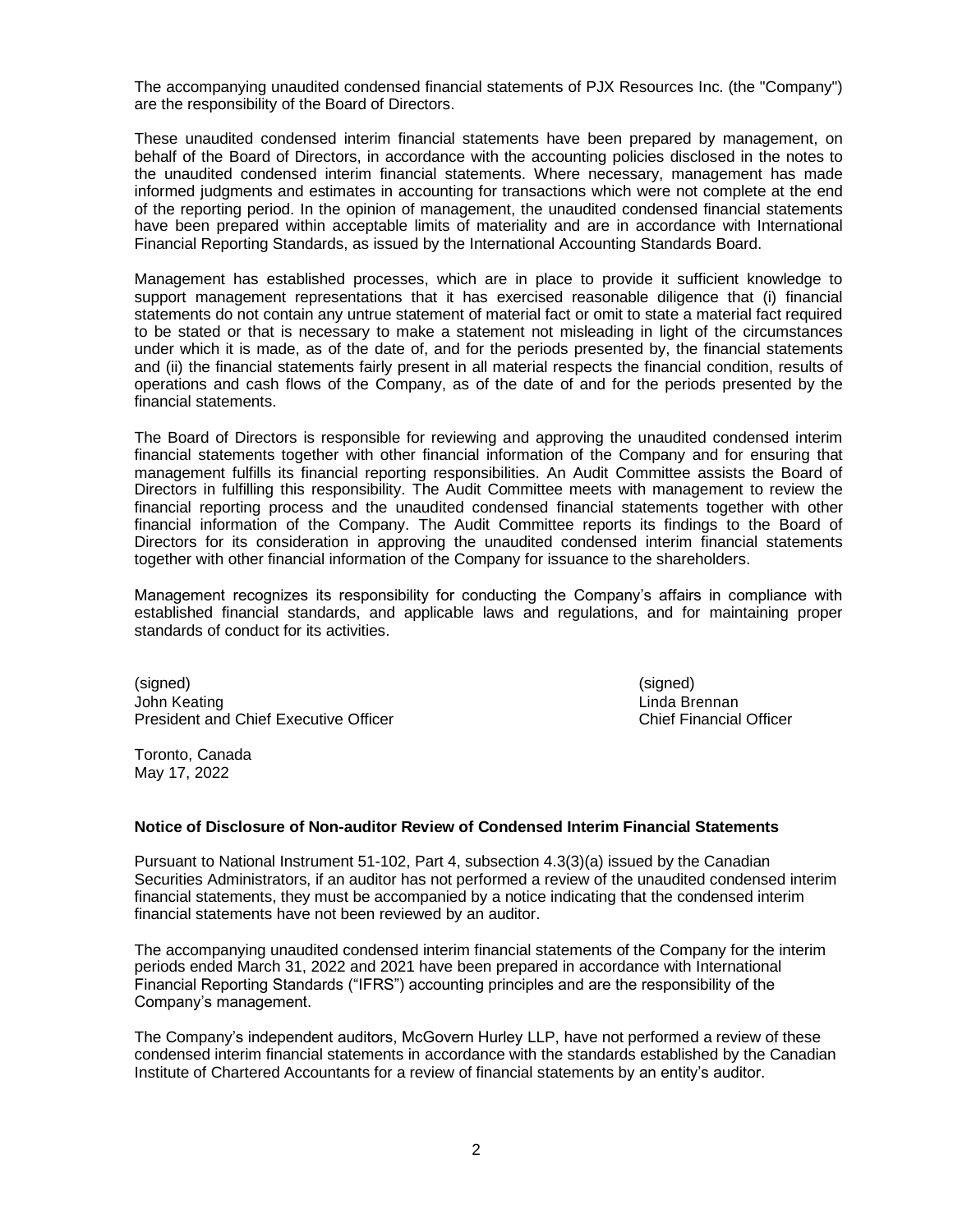# **PJX Resources Inc. CONDENSED INTERIM STATEMENTS OF FINANCIAL POSITION (Expressed in Canadian dollars) (Unaudited)**

|                                            |             | March 31, |                | December 31, |              |
|--------------------------------------------|-------------|-----------|----------------|--------------|--------------|
| <b>Period ended</b>                        | <b>Note</b> |           | 2022           |              | 2021         |
|                                            |             |           |                |              |              |
| <b>ASSETS</b>                              |             |           |                |              |              |
| <b>Current assets</b>                      |             |           |                |              |              |
| Cash                                       |             | \$        | 2,388,372      | \$           | 2,637,608    |
| Amounts receivable                         | 6           |           | 12,960         |              | 9,127        |
| Prepayments                                | 7(a)        |           | 28,157         |              | 34,368       |
| BC refundable tax credits                  | 12(a)       |           | 135,000        |              | 135,000      |
| Total current assets                       |             |           | 2,564,489      |              | 2,816,103    |
|                                            |             |           |                |              |              |
| <b>Non-current assets</b>                  |             |           |                |              |              |
| Deposits                                   | 7(b)        |           | 163,789        |              | 170,677      |
| Property and equipment                     | 8(a)        |           | 68,897         |              | 74,082       |
| Right-of-use asset                         | 8(a)        |           | 10,292         |              | 12,497       |
| Total non-current assets                   |             |           | 242,978        |              | 257,256      |
| <b>Total assets</b>                        |             |           | 2,807,467      |              | 3,073,359    |
| <b>LIABILITIES</b>                         |             |           |                |              |              |
| <b>Current liabilities</b>                 |             |           |                |              |              |
| Accounts payable and accrued liabilities   | 15(c)       |           | 89,396         |              | 65,829       |
| Flow-through premium liability             | 10(b)(i)    |           | 64,933         |              | 77,916       |
| <b>Current lease liabilities</b>           | 8(b)        |           | 9,196          |              | 9,075        |
| <b>Total current liabilities</b>           |             |           | 163,525        |              | 152,820      |
| <b>Non-current liabilities</b>             |             |           |                |              |              |
| Reclamation obligation                     | 7(c)        |           | 24,500         |              | 24,500       |
| Non-current lease liabilities              | 8(b)        |           | 2,376          |              | 4,721        |
| Total non-current liabilities              |             |           | 26,876         |              | 29,221       |
| <b>Total liabilities</b>                   |             |           | 190,401        |              | 182,041      |
| <b>SHAREHOLDERS' EQUITY</b>                |             |           |                |              |              |
| Share capital                              | 10(b)       |           | 13,943,868     |              | 13,943,868   |
| Warrants                                   | 11          |           | 1,796,164      |              | 1,796,164    |
| Contributed surplus                        |             |           | 5,755,186      |              | 5,752,848    |
| Accumulated deficit                        |             |           | (18, 878, 152) |              | (18,601,562) |
| <b>Total shareholders' equity</b>          |             |           | 2,617,066      |              | 2,891,318    |
| Total shareholders' equity and liabilities |             | \$        | 2,807,467      | \$           | 3,073,359    |

Going concern (Note 1) Commitments and contingencies (Note 9 and 14) Subsequen event (Note 16)

Approved by the Board of Directors:

John Keating, Director

*(Signed) John Keating (Signed) Linda Brennan*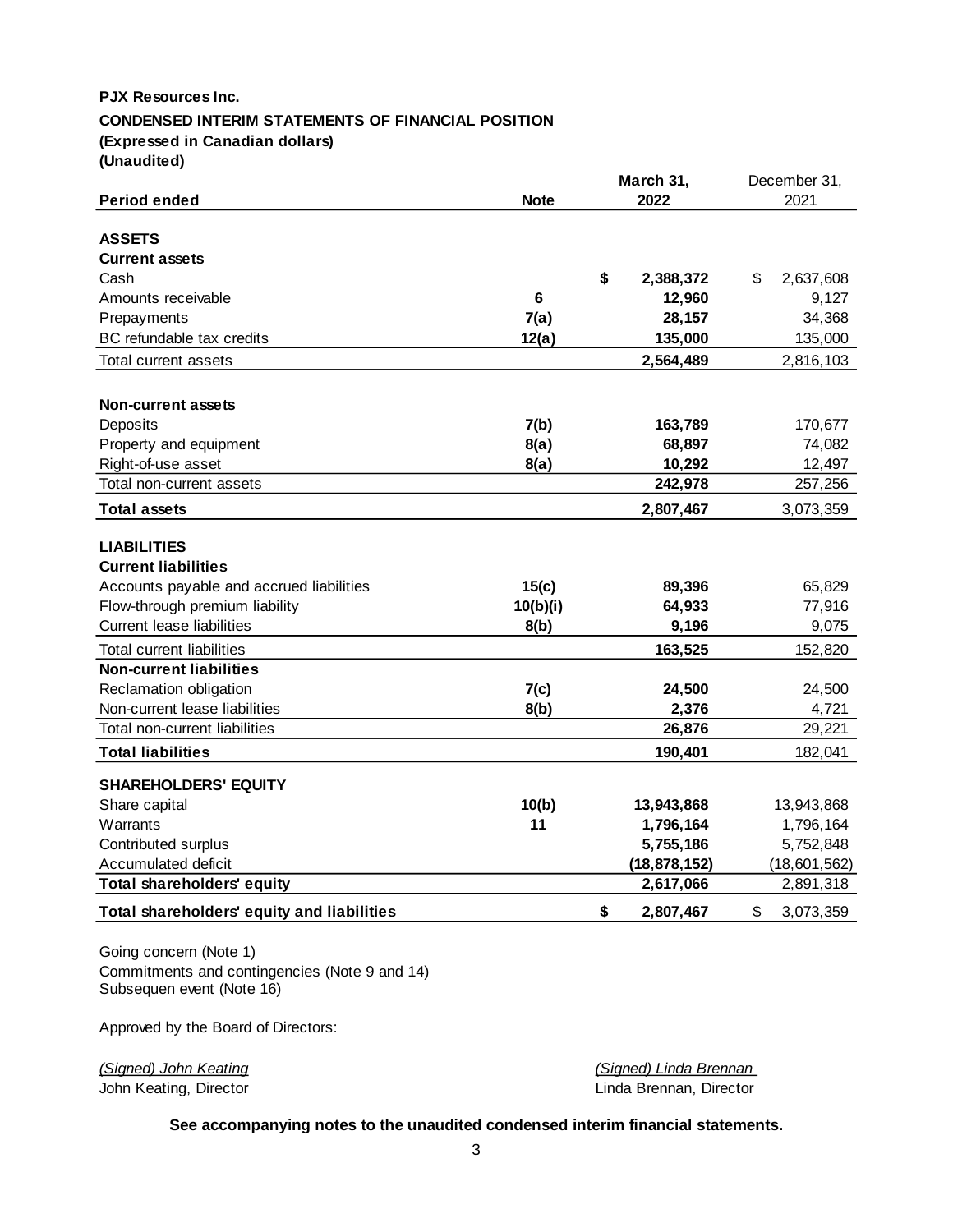# **PJX Resources Inc. CONDENSED INTERIM STATEMENTS OF LOSS AND COMPREHENSIVE LOSS (Expressed in Canadian dollars) (Unaudited)**

| Three months ended March 31,                 | <b>Note</b> |    | 2022        |    |             |  | 2021 |
|----------------------------------------------|-------------|----|-------------|----|-------------|--|------|
|                                              |             |    |             |    |             |  |      |
| <b>Expenses</b>                              |             |    |             |    |             |  |      |
| Exploration                                  | 12(a)       | \$ | 140,119     | \$ | 109,705     |  |      |
| General and administration                   | 12(b)       |    | 139,726     |    | 154.599     |  |      |
| Share based compensation                     | 10(b)(ii)   |    | 2,338       |    | 9,088       |  |      |
| Depreciation                                 | 8(a)        |    | 7,390       |    | 2,424       |  |      |
| <b>Total operating expenses</b>              |             |    | 289,573     |    | 275,816     |  |      |
| Gain on sale of royalty                      | 13          |    |             |    | (1,000,000) |  |      |
| Income (loss) before income taxes            |             |    | (289, 573)  |    | 724,184     |  |      |
| Flow-through premium recoveries              | 10(b)(i)    |    | 12,983      |    | (5,035)     |  |      |
| Net income (loss) and comprehensive loss for |             |    |             |    |             |  |      |
| the period                                   |             |    | (276,590)   | S  | 719,149     |  |      |
| Basic and diluted income (loss) per share    |             |    | (\$0.00)    |    | \$0.01      |  |      |
|                                              |             |    |             |    |             |  |      |
| Weighted average number of shares            |             |    |             |    |             |  |      |
| outstanding (basic and diluted)              |             |    | 133,216,488 |    | 119,866,361 |  |      |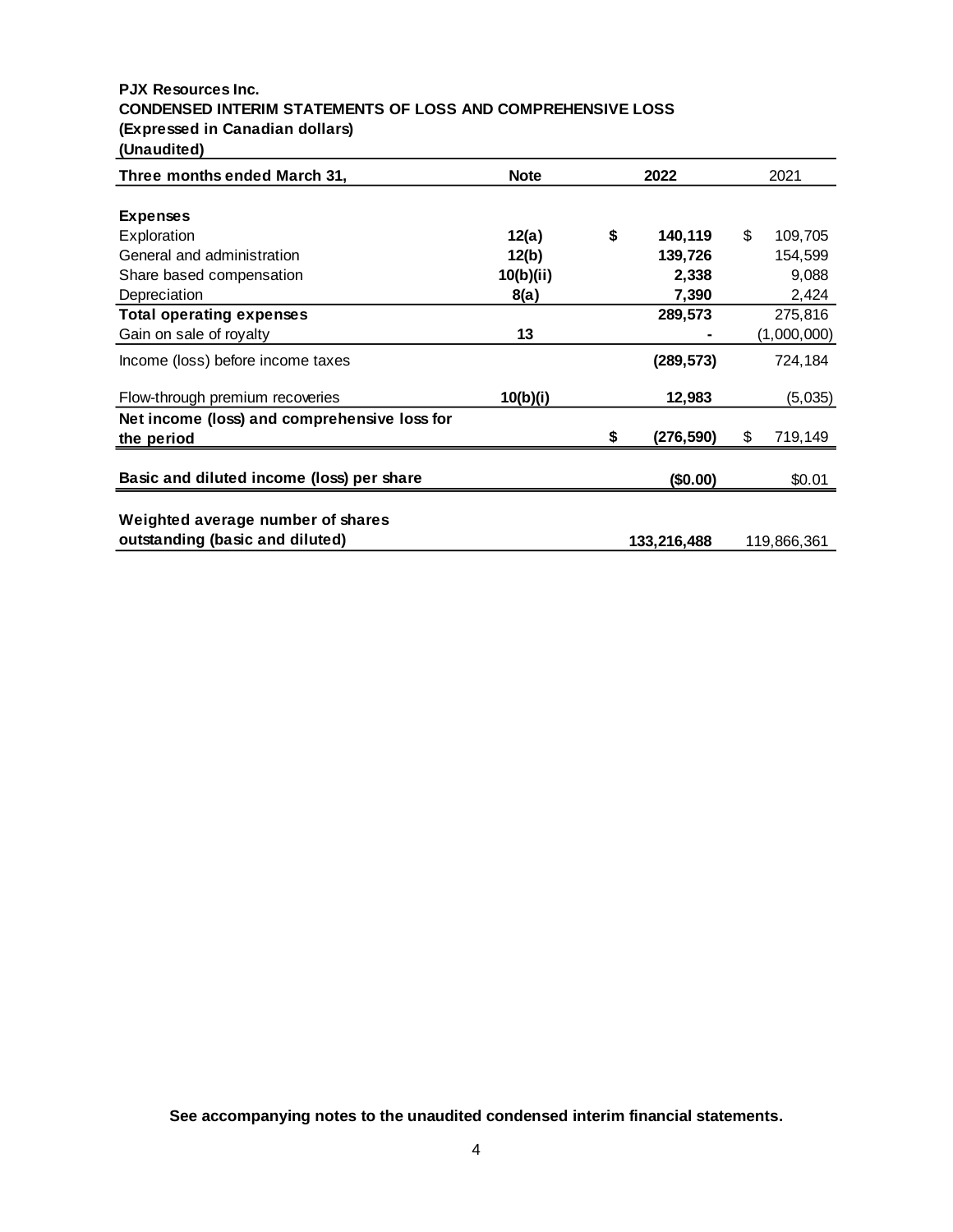# **PJX Resources Inc. CONDENSED INTERIM STATEMENTS OF CHANGES IN SHAREHOLDERS' EQUITY (Expressed in Canadian dollars) (Unaudited)**

**March 31, 2022** 2021 **Share capital** Balance, beginning of the period **\$ 13,943,868** \$11,947,758 Shares issued under private placement **10(b)(i) 10(b)(i) 1** 1,000,000 Reallocation of issue cost to warrants **11 11 11 11 11 11 125,652** Share issue cost **10(b)** - (42,060) Balance, end of the period **13,943,868** 12,931,350 **Warrants** Balance, beginning of the period **1,796,164** 1,786,069 Reallocation of issue cost to warrants **11 11 11 11 11 11 11 125,652** Balance, end of the period **1,796,164** 1,760,417 **Contributed surplus** Balance, beginning of the period **5,752,848** 5,053,323 Share based compensation **10(b)(ii) 2,338** 9,088 Balance, end of the period **5,755,186** 5,062,411 **Accumulated deficit** Balance, beginning of the period **(18,601,562)** (17,726,635) Net loss for the period **(276,590)** 719,149 Balance, end of the period **(18,878,152)** (17,007,486) **Total shareholders' equity \$ 2,617,066** \$ 2,746,692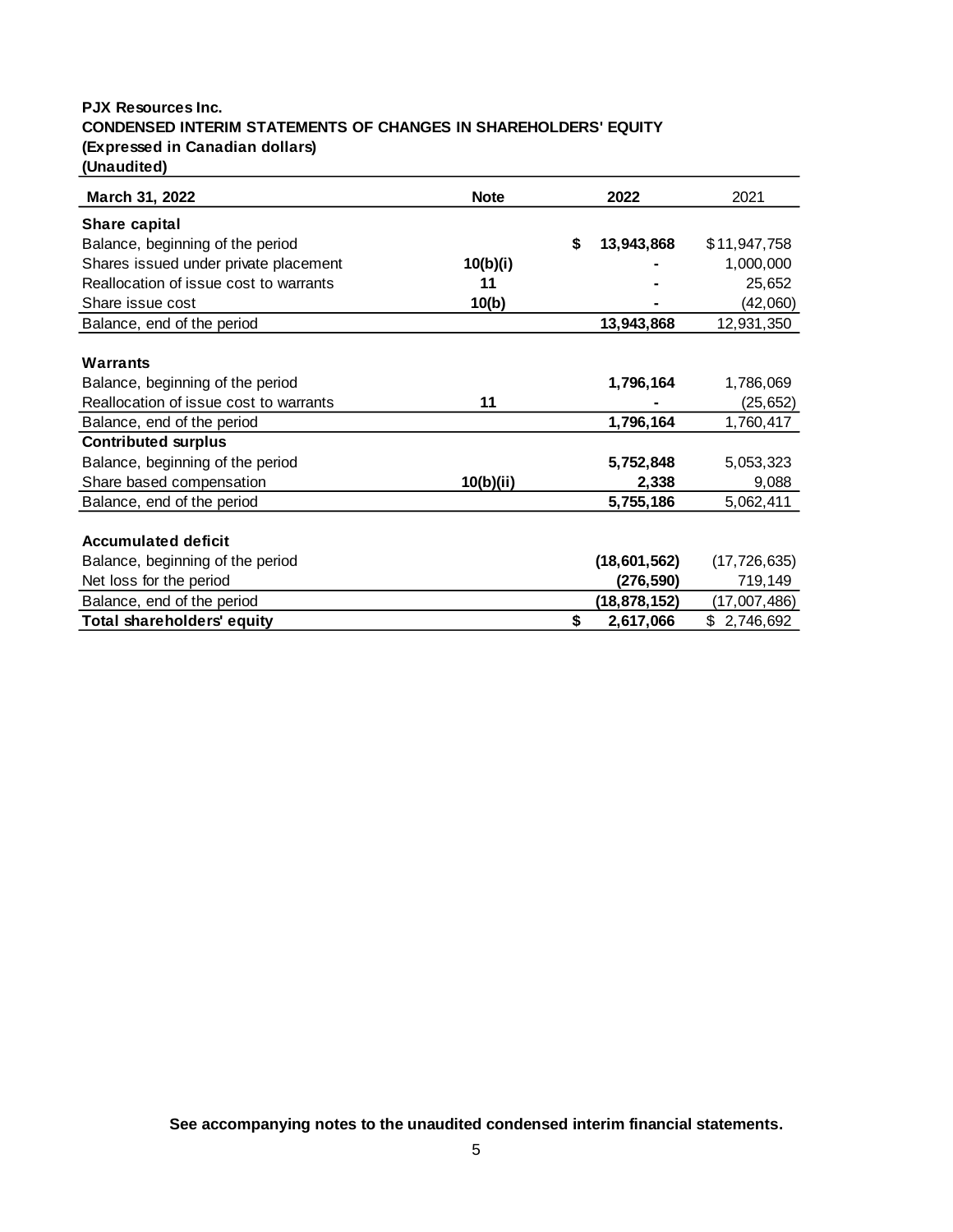# **PJX Resources Inc. CONDENSED INTERIM STATEMENTS OF CASH FLOWS (Expressed in Canadian dollars) (Unaudited)**

| Three months ended March 31,                | <b>Note</b> |    | 2022       |    |           |  | 2021 |
|---------------------------------------------|-------------|----|------------|----|-----------|--|------|
| Cash flows from operating activities        |             |    |            |    |           |  |      |
| Net income (loss) for the period            |             | \$ | (276, 590) | \$ | 719,149   |  |      |
| Items not involving cash:                   |             |    |            |    |           |  |      |
| Depreciation                                | 8(a)        |    | 7,390      |    | 2,424     |  |      |
| Flow-through premium recoveries             | 10(b)(i)    |    | (12, 983)  |    | 5,035     |  |      |
| Share based compensation                    | 10(b)(ii)   |    | 2,338      |    | 9,088     |  |      |
| Deposits                                    |             |    | 6,888      |    | 271       |  |      |
| Amounts receivable and prepayments          |             |    | 2,378      |    | 2,437     |  |      |
| Accounts payable and accrued liabilities    |             |    | 23,567     |    | (23, 668) |  |      |
| Net cash used in operating activities       |             |    | (247,012)  |    | 714,736   |  |      |
| Cash flow from financing activities         |             |    |            |    |           |  |      |
| Payment of lease liability                  |             |    | (2, 224)   |    | (2, 109)  |  |      |
| Proceeds on issuance of shares and warrants | 10          |    |            |    | 1,000,000 |  |      |
| Cash portion of issue costs                 | 10(b)(i)    |    |            |    | (42,060)  |  |      |
| Net cash generated by financing activities  |             |    | (2, 224)   |    | 955,831   |  |      |
| Net change in cash                          |             |    | (249, 236) |    | 1,670,567 |  |      |
| Cash, beginning of the period               |             |    | 2,637,608  |    | 1,061,346 |  |      |
| Cash, end of the period                     |             | \$ | 2,388,372  | \$ | 2,731,913 |  |      |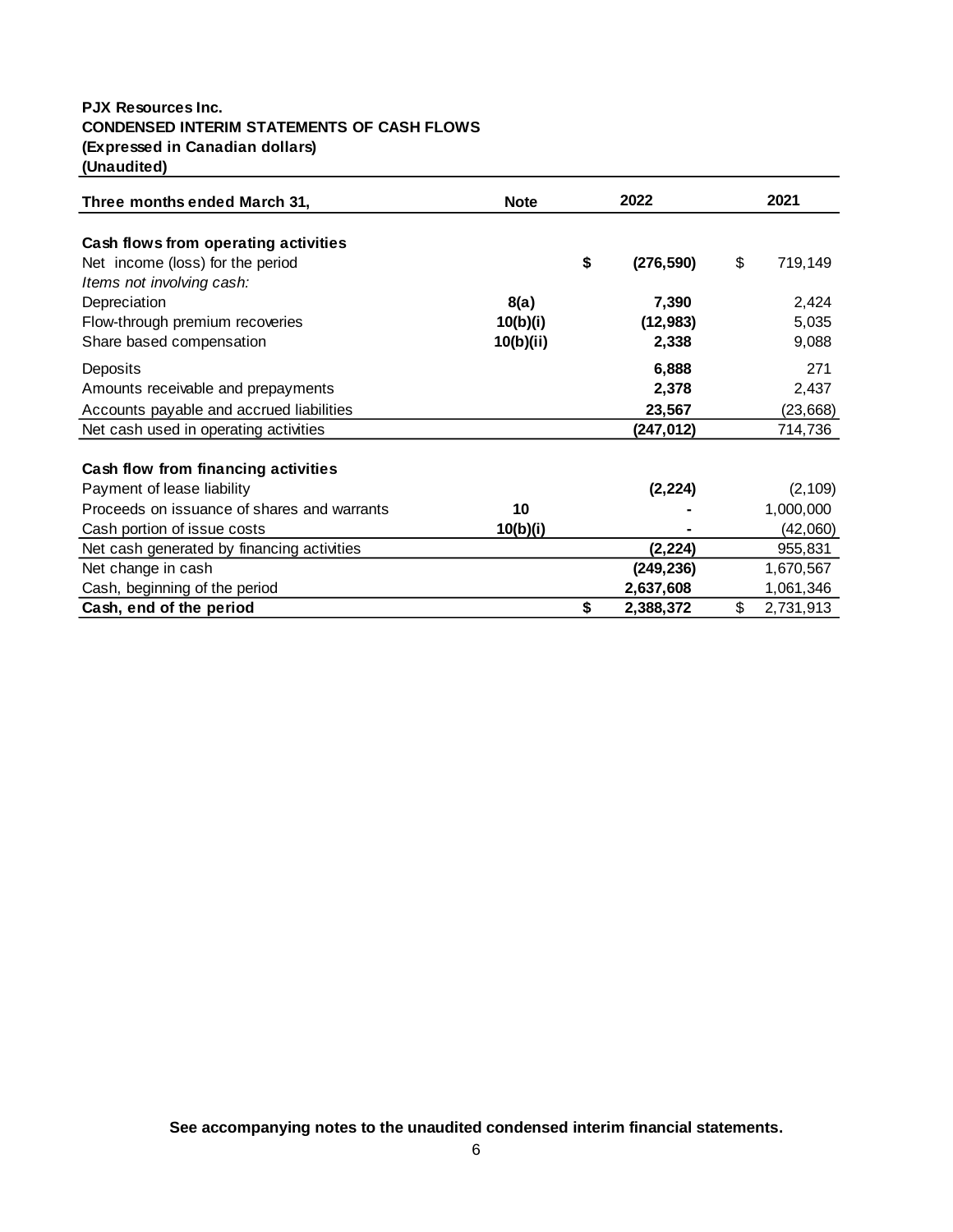# **1. NATURE OF OPERATIONS AND GOING CONCERN**

PJX Resources Inc. (the "Company" or "PJX") is a Canadian corporation incorporated under the laws of Alberta on April 22, 2010, originally under the name of 1532063 Alberta Inc. On March 7, 2011, the Company obtained a Certificate of Continuance from the Registrar of Corporations for the Province of Alberta changing its jurisdiction to the Province of Ontario. On the same date the Company changed its name to PJX Resources Inc. The Company's corporate offices are located at 5600 One First Canadian Place, Toronto, Ontario, M5X 1C9.

The principal activities of the Company are the exploration of mineral projects located near Cranbrook, British Columbia. To date, the Company has not earned mining revenues. The Company is considered to be in the exploration stage.

Although the Company has taken steps to verify title to the properties on which it is conducting exploration and in which it has an interest, in accordance with industry standards for the current stage of exploration of such properties, these procedures do not guarantee the Company's title. Property title may be subject to government licensing requirements or regulations, social licensing requirements, unregistered prior agreements, unregistered claims, aboriginal claims, and non-compliance with regulatory and environmental requirements. The Company's assets may also be subject to increases in taxes and royalties, renegotiation of contracts, expropriation of properties, and political uncertainty.

These unaudited condensed interim financial statements have been prepared using generally accepted accounting principles applicable to a going concern, which contemplate the realization of assets and settlement of liabilities in the normal course of business as they come due in the foreseeable future. For the three months ended March 31, 2022, the Company generated a net loss of \$276,590 or \$0.00 per share (March 31, 2021: net income of \$719,149 or \$0.01 per share) and reported an accumulated deficit of \$18,878,152 (December 31, 2021: \$18,601,562). As of March 31, 2022, the working capital of the Company was \$2,400,964 (December 31, 2021: \$2,663,283). Management believes that the working capital is sufficient to support operations for the next twelve months. However, additional funding will be required to allow the Company to continue operating and to fund future exploration and development programs. The Company will continue to explore financing alternatives to raise capital. Although PJX has been successful in these activities in the past, the Company has no assurance on the success or sufficiency of these initiatives or that such financing will be available on acceptable terms.

These unaudited condensed interim financial statements do not reflect any adjustments to the carrying values of assets and liabilities and the reported expenses and statements of financial positions classifications that might be necessary were the going concern assumption is inappropriate. These adjustments could be material.

These unaudited condensed interim financial statements were approved by the Board of Directors for issue on May 17, 2022.

# **2. SUMMARY OF SIGNIFICANT ACCOUNTING POLICIES**

# *Accounting Policies*

The principal accounting policies applied in the preparation of these financial statement are set out below. These policies have been consistently applied in the periods presented, unless otherwise stated. These unaudited condensed interim financial statements are expressed in Canadian dollars, which is the Company's presentation and functional currency.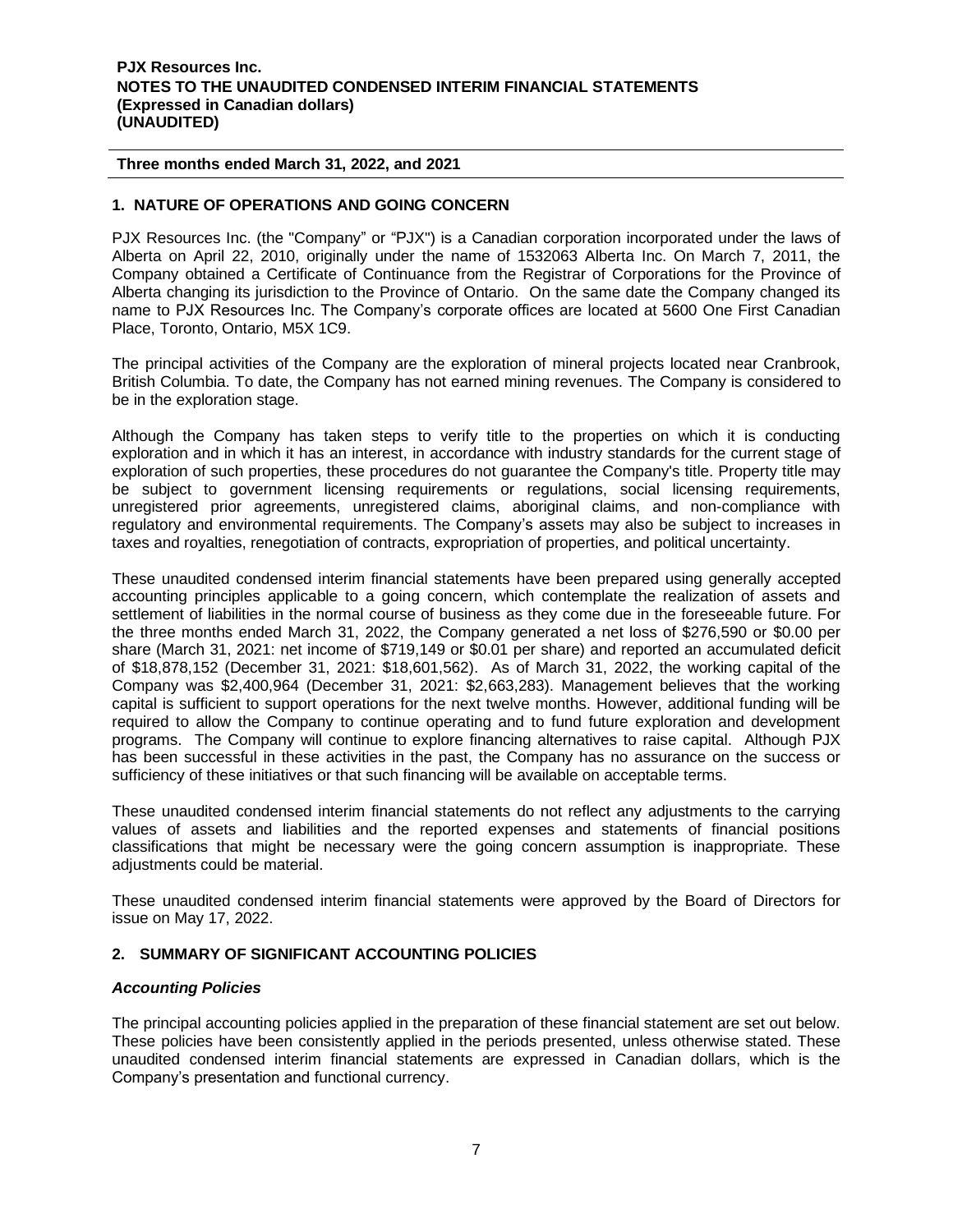### **Three months ended March 31, 2022, and 2021**

#### *Statement of Compliance*

The Company applies International Financial Reporting Standards ("IFRS") as issued by the International Accounting Standards Board ("IASB") and interpretation issued by the International Financial Reporting Interpretations Committee ("IFRIC"). These unaudited condensed interim financial statements have been prepared in accordance with International Accounting Standard 34, Interim Financial Reporting. Accordingly, they do not include all of the information required for full annual financial statements required by IFRS as issued by IASB and interpretations issued by IFRIC.

The policies applied in these unaudited condensed interim financial statements are based on IFRSs issued and outstanding as of May 17, 2022, the date the Board of Directors approved the statements. The same accounting policies and methods of computation are followed in these unaudited condensed interim financial statements as compared with the most recent annual financial statements as at and for the year ended December 31, 2021. Any subsequent changes to IFRS that are given effect in the Company's annual financial statements for the year ending December 31, 2022 could result in restatement of these unaudited condensed interim financial statements.

#### Changes in accounting policies:

During the three months ended March 31, 2022, the Company did not adopt or amend any significant accounting policy or standard.

#### **Future accounting changes:**

Certain pronouncements were issued by the International Accounting Standards Board ("IASB") or the International Financial Reporting Interpretations Committee ("IFRIC") that are mandatory for accounting periods commencing on or after January 1, 2022. Many are not applicable or do not have a significant impact to the Company and have been excluded.

IAS 1 – Presentation of Financial Statements ("IAS 1") was amended in January 2020 to provide a more general approach to the classification of liabilities under IAS 1 based on the contractual arrangements in place at the reporting date. The amendments clarify that the classification of liabilities as current or noncurrent is based solely on a company's right to defer settlement at the reporting date. The right needs to be unconditional and must have substance. The amendments also clarify that the transfer of a company's own equity instruments is regarded as settlement of a liability, unless it results from the exercise of a conversion option meeting the definition of an equity instrument. The amendments are effective for annual periods beginning on January 1, 2023.

IAS 37 – Provisions, Contingent Liabilities, and Contingent Assets ("IAS 37") was amended. The amendments clarify that when assessing if a contract is onerous, the cost of fulfilling the contract includes all costs that relate directly to the contract  $-$  i.e. a full-cost approach. Such costs include both the incremental costs of the contract (i.e. costs a company would avoid if it did not have the contract) and an allocation of other direct costs incurred on activities required to fulfill the contract – e.g. contract management and supervision, or depreciation of equipment used in fulfilling the contract. The amendments are effective for annual periods beginning on January 1, 2022.

The Company is currently evaluating the impact of these amendments on its financial statements.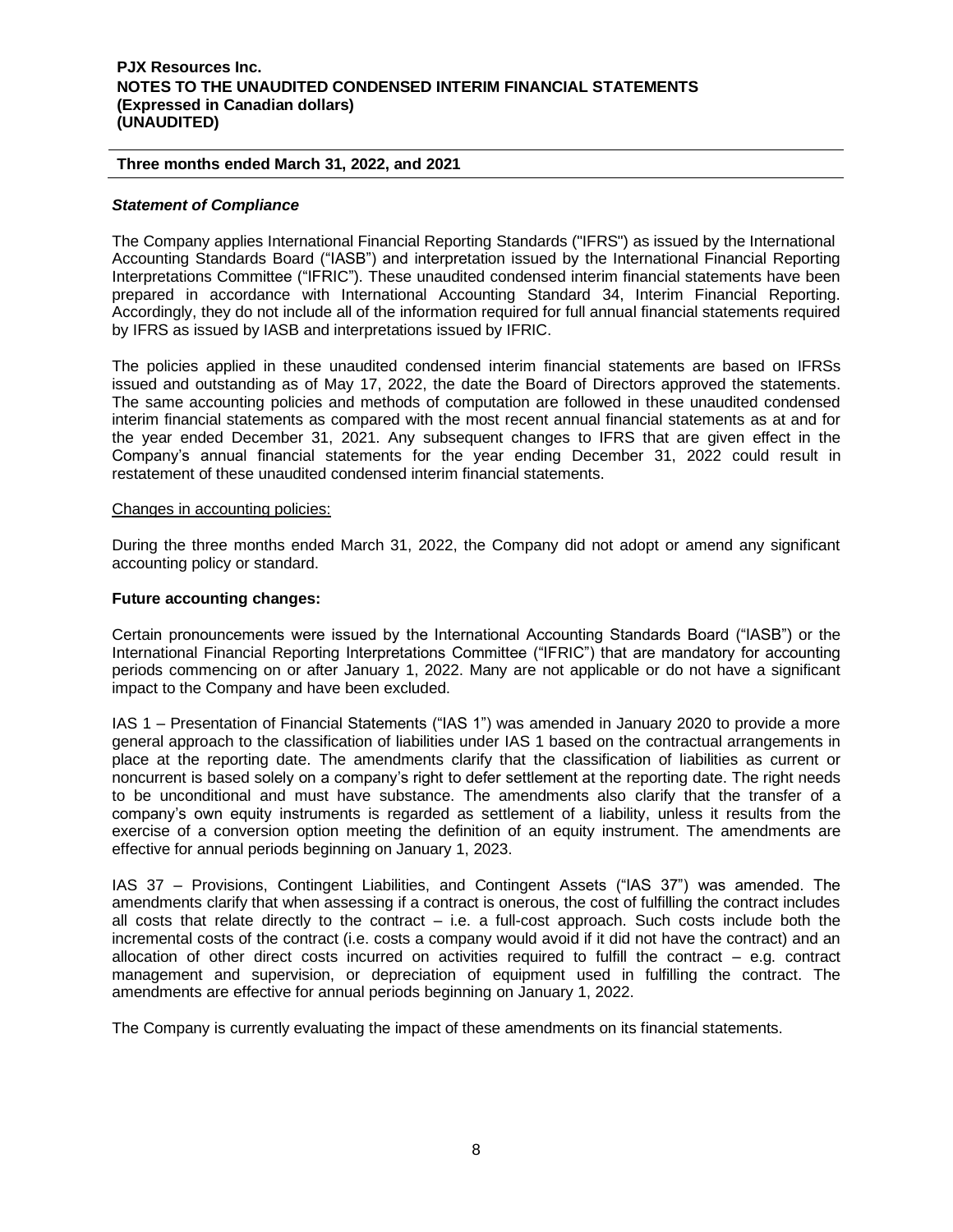**Three months ended March 31, 2022, and 2021**

# **3. CAPITAL MANAGEMENT**

The Company considers its capital to be shareholders' equity, which is comprised of share capital, warrants, contributed surplus and accumulated deficit, which as at March 31, 2022 totaled \$2,617,066 (December 31, 2021: \$2,891,318). When managing capital, the Company's objective is to ensure the entity continues as a going concern as well as to maintain optimal returns to shareholders and benefits for other stakeholders. Management adjusts the capital structure as necessary in order to support the acquisition, exploration and development of its exploration properties. The Board of Directors does not establish quantitative return on capital criteria for management, but rather relies on the expertise of the Company's management to sustain future development of the business.

The properties in which the Company currently has an interest are in the exploration stage. As such, the Company is dependent on further external financing to fund its working capital and exploration activities. In order to carry out the planned exploration and pay for administrative costs, the Company will spend its existing working capital and attempt to raise additional funds as needed. The Company will continue to assess new properties and seek to acquire an interest in additional properties if it feels there is sufficient geologic or economic potential and if it has adequate financial resources to do so.

Management reviews its capital management approach on an ongoing basis and believes that this approach, given the relative size of the Company, is reasonable. There were no changes in the Company's approach to capital management during the three months ended March 31, 2022. The Company is not subject to externally imposed capital requirements.

The Company is not subject to any capital requirements imposed by a lending institution or regulatory body, other than of the TSX Venture Exchange ("TSXV") which requires adequate working capital or financial resources of the greater of (i) \$50,000 and (ii) an amount required to maintain operations and cover general and administrative expenses for a period of 6 months. As of March 31, 2022, the Company believes it is compliant with the policies of the TSXV.

# **4. FINANCIAL RISK FACTORS**

A summary of the Company's risk exposures as it relates to financial instruments are reflected below:

# Credit risk

Credit risk is the risk of loss associated with a counterparty's inability to fulfill its payment obligations. The Company's credit risk is primarily attributable to cash and deposits and tax credits receivables from the BC provincial government. Cash is held with reputable Canadian chartered banks, from which management believes the risk of loss to be minimal. Deposits are held with the British Columbia Ministry of Energy and Mines, from which management believes that the credit risk is minimal. Credit risk related to the BC refundable tax credit is also assessed to be minimal.

# Liquidity risk

The Company's approach to managing liquidity risk is to ensure that it will have sufficient liquidity to meet liabilities when due. At March 31, 2022, the Company had a cash balance of \$2,388,372 (December 31, 2021: \$2,637,608) to settle current liabilities of \$163,525 which includes a non-cash flow through premium liability of \$64,933 (December 31, 2021: \$152,820 and \$77,916, respectively). All of the Company's financial liabilities, other than lease liabilities, have contractual maturities of less than 30 days and are subject to normal trade terms. In addition, refer to Note 3 for the Company's approach to capital management.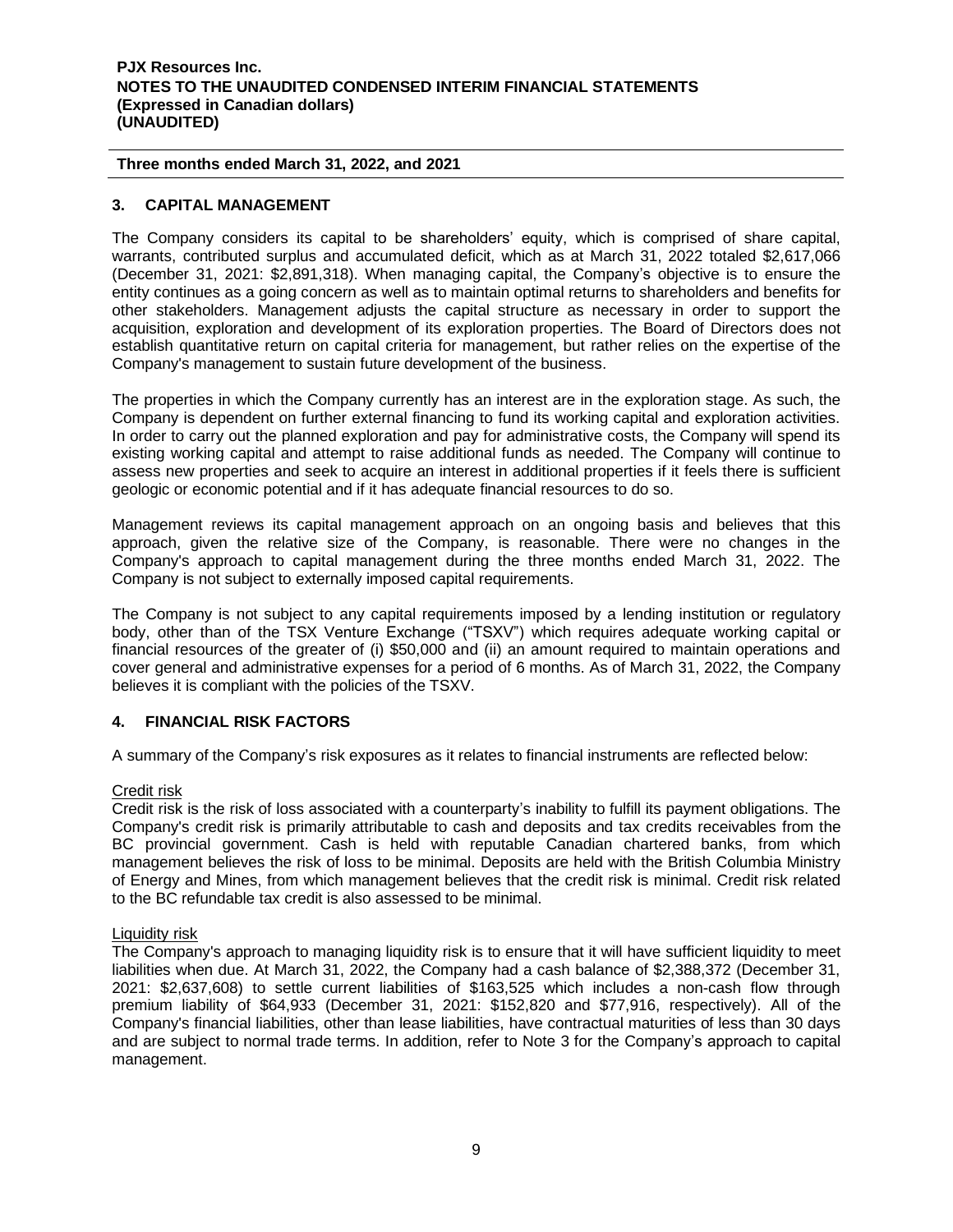#### **Three months ended March 31, 2022, and 2021**

### Market risk

*Interest rate risk*

The Company's current policy is to invest excess cash in interest bearing accounts at major Canadian chartered banks. The Company periodically monitors its cash management policy. At March 31, 2022 and December 31, 2021, the Company did not have any amounts invested in interest bearing accounts.

# *Price risk*

The Company is exposed to price risk with respect to commodity and equity prices. Equity price risk is defined as the potential adverse impact on the Company's earnings due to movements in individual equity prices or general movements in the level of the stock market affecting PJX's capacity to obtain future financings. Commodity price risk is defined as the potential adverse impact on earnings and economic value due to commodity price movements and volatilities. The Company closely monitors commodity prices as it relates to the mineral commodities to determine the appropriate course of action to be taken by the Company.

Based on Management's knowledge and experience in the financial markets, the Company believes that it is "reasonably possible" that commodity price fluctuation could adversely affect the Company. In particular, the Company's future profitability and viability of development depends upon the world market price of mineral commodities. As of March 31, 2022, the Company was not in the production phase. As a result, commodity price risk may affect the completion of future equity transactions such as equity offerings and the exercise of stock options. This may also affect the Company's liquidity and its ability to meet its ongoing obligations.

# **5. FAIR VALUE MEASUREMENT**

Fair value is the price that would be received to sell an asset or paid to transfer a liability in an orderly transaction between market participants at the measurement date. As at March 31, 2022 and December 31, 20210, the carrying values approximate the fair value amounts of the Company's financial instruments due to their short-term nature.

# **6. AMOUNTS RECEIVABLE**

Amounts receivable corresponds to the sale taxes recoverable paid on taxable purchases of material and services.

# **7. PREPAYMENTS AND DEPOSITS**

- a) Prepayments totalling \$28,157 (December 31, 2021: \$34,368) represents advanced payments to suppliers.
- b) At March 31, 2022, the Company has deposits with the British Columbia Ministry of Finance for \$162,900 (December 31, 2021: \$162,900) representing remediation cost bonds associated with its properties; and other advances totalling \$889 (December 31, 2021: \$7,777).
- c) During the year ended December 31, 2018, the Company assumed obligations relating to an excavated trail located in the Zinger Property, in exchange for cash consideration of \$25,000. The decommissioning liabilities are assessed based on the estimated costs to reclaim the excavation trails and the estimated timing of the costs to be incurred in future periods. Management of the Company has estimated that the total undiscounted cash flows required to settle the obligations will be approximately \$27,000. These obligations have been discounted using a risk-free rate of 3% and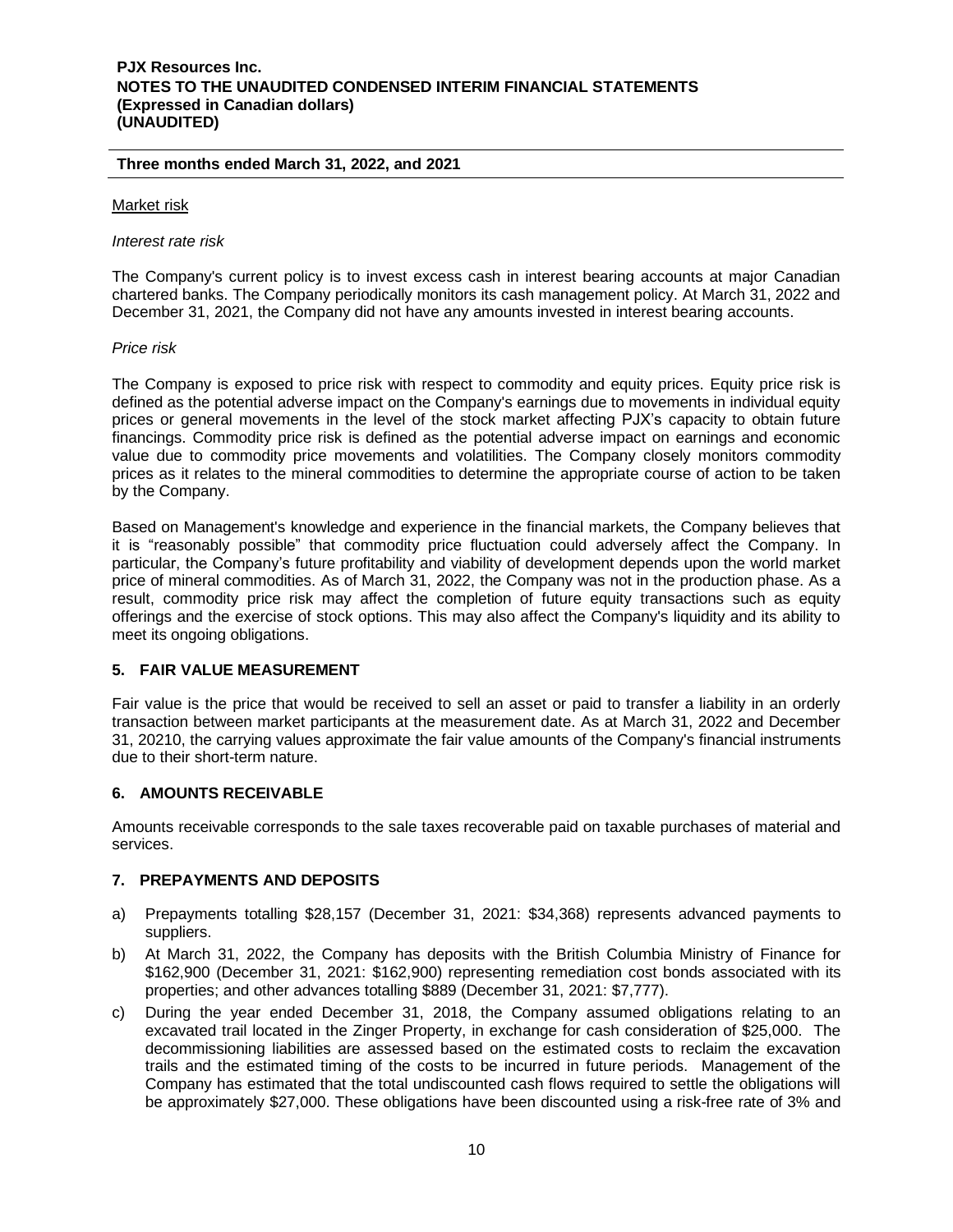an inflation rate of 2% per year. Most of this obligation is not expected to be paid until approximately 5 years in the future and have already been fully funded with a refundable deposit, held on account with the British Columbia Ministry of Finance. Included under deposits disclosed in Note 7(b) are \$24,500 (December 31, 2021: \$24,500) that the Company has made with the British Columbia Ministry of Natural Resources on this respect, funds that will be refunded to the Company once its obligation is discharged.

# **8. PROPERTY AND EQUIPMENT, RIGHT OF USE ASSET AND LEASE LIABILITY**

# *a) Property, equipment and right of use asset*

The following schedules describe the transactions for Vehicles and Right of Use Asset arising during the three months ended March 31, 2022, and the year ended December 31, 2021:

|                                           |    |                 |    | <b>Right of</b>  |               |
|-------------------------------------------|----|-----------------|----|------------------|---------------|
| <b>Property &amp; equipment:</b>          |    | <b>Vehicles</b> |    | <b>Use Asset</b> | <b>Total</b>  |
| Book Value - opening                      | \$ | 82.964          | \$ | 35,282           | \$<br>118,246 |
| Acquisitions                              |    | ٠               |    |                  |               |
|                                           |    | 82.964          |    | 35,282           | 118,246       |
| Accumulated depreciation                  |    |                 |    |                  |               |
| Balance, December 31, 2021                | \$ | 8,882           | S  | 22.785           | \$<br>31,667  |
| Depreciation                              |    | 5,185           |    | 2,205            | 7,390         |
| Accumulated depreciation - March 31, 2022 |    | 14.067          |    | 24,990           | 39,057        |
| Net book value - March 31, 2022           | S  | 68.897          |    | 10.292           | 79.189        |

|                                              |    |                 |    | <b>Right of</b>  |              |
|----------------------------------------------|----|-----------------|----|------------------|--------------|
| <b>Property &amp; equipment:</b>             |    | <b>Vehicles</b> |    | <b>Use Asset</b> | Total        |
| Book Value - opening                         | \$ | 3,500           | S  | 35,282           | \$<br>38,782 |
| Acquisitions                                 |    | 79,464          |    |                  | 79,464       |
|                                              |    | 82,964          |    | 35,282           | 118,246      |
| Accumulated depreciation                     |    |                 |    |                  |              |
| Balance, December 31, 2020                   | \$ | 1,385           | \$ | 13.965           | \$<br>15,350 |
| Depreciation                                 |    | 7,497           |    | 8,820            | 16,317       |
| Accumulated depreciation - December 31, 2021 |    | 8.882           |    | 22,785           | 31,667       |
| Net book value - December 31, 2021           | S  | 74.082          |    | 12.497           | \$<br>86.579 |

#### *b) Lease liability:*

The Company has one lease agreement for a vehicle lease entered during September 2019. The Company did not incur any variable lease payments and there were no leases with residual value guarantees or not yet commenced to which the Company is committed.

|                       | March 31, | December 31, |
|-----------------------|-----------|--------------|
| Periods ended,        | 2022      | 2021         |
| Lease liability       | 11.572    | 13,796       |
| Less: Current portion | (9, 196)  | (9,075)      |
| Long-term portion     | 2.376     | 4,721        |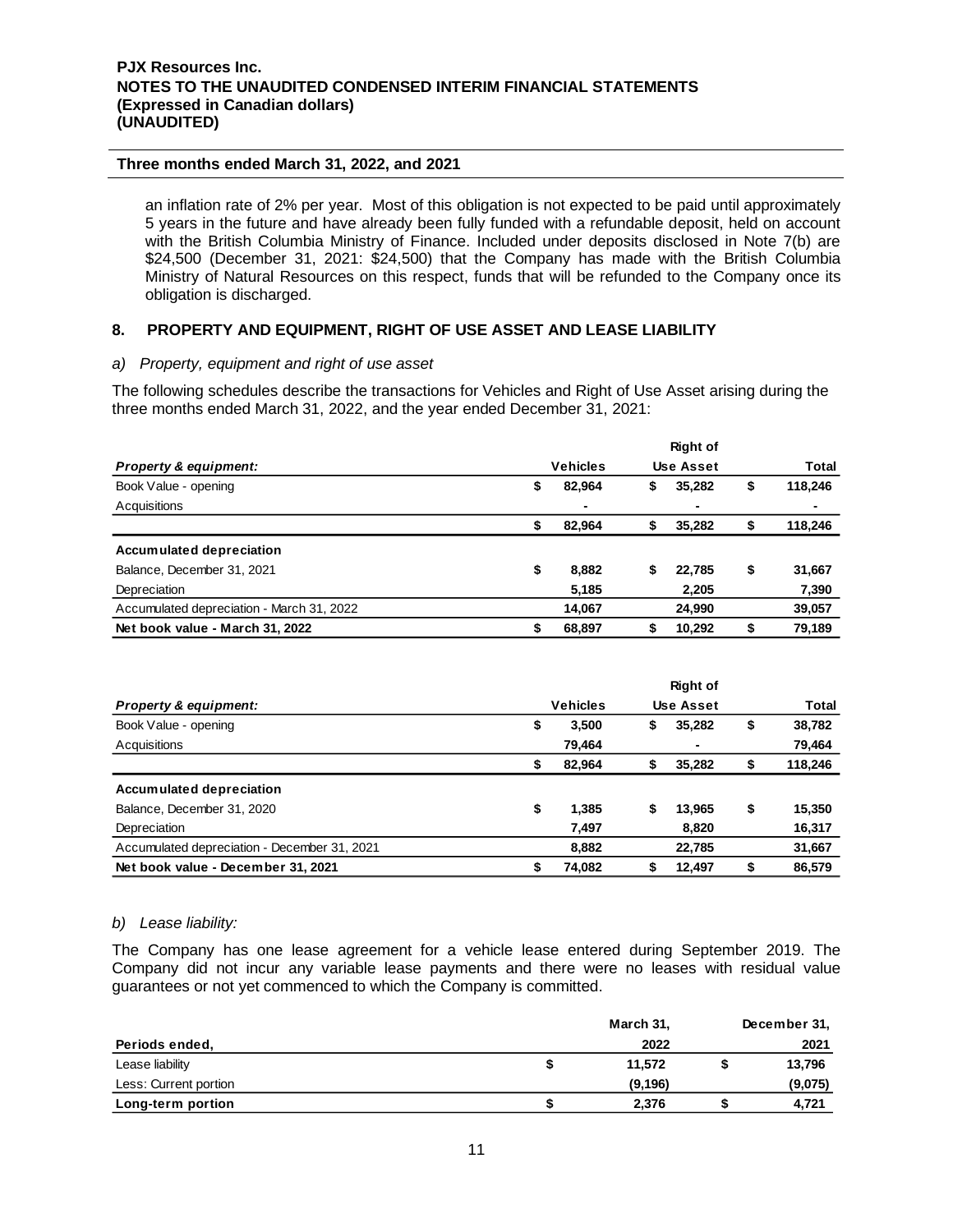#### **Three months ended March 31, 2022, and 2021**

|                                                  | March 31, | December 31, |
|--------------------------------------------------|-----------|--------------|
| Periods ended,                                   | 2022      | 2021         |
| Undiscounted lease liability                     | 11.987    | 14,384       |
| No later than one year                           | (9,589)   | (9,589)      |
| Later than one year and no later than five years | (2, 397)  | (4,795)      |
|                                                  |           |              |

# **9. MINERAL EXPLORATION PROPERTIES**

The Company has 100% ownership in eight properties: the Dewdney Trail Property, the Eddy Property, the Zinger Property, the Vine Property, the West Basin Property, the Gold Shear Property, the Parker Copper Property and the DD Property. The Company is also earning a 100% interest in the Estella Mine crown grants, which are part of the Company's Dewdney Trail Property. All properties are located in the Cranbrook area of British Columbia, Canada.

In 2021, Osisko Gold Royalties Ltd. ("OR") acquired a 0.5% net smelter return royalty on the Company's Gold Shear, Eddy, Zinger and Dewdney Trail properties. See Note 13.

#### *a) DD Property Agreement:*

On July 26, 2015, PJX announced that it has entered into an option agreement with Doug Anderson and Dave Pighin (the "Optionors"), to acquire 100% of the DD Property, near Cranbrook, British Columbia. The Company has also staked land adjacent to the DD Property.

Under the DD Property Agreement (the "DD Agreement"), PJX is required to issue to the Optionors on or before each anniversary day of the DD Agreement, 50,000 PJX common shares over a 5-year period to a maximum of 250,000 shares. As of June 2, 2020, the Company has fully earned its interest in this property. See Note 10(b)(iii) for a detail of shares issued under this agreement.

Upon the deemed exercise of the option, the Optionors have been granted an aggregate Net Smelter Royalty ("NSR") of 2% in respect of the DD Property and on certain claims owned by PJX, under certain predefined terms. The Company will have the right to purchase 50% of such NSR (being a 1% NSR - 0.5% from each individual comprising the Optionors) for \$1,000,000, and the remaining 50% of such NSR (being a 1% NSR - 0.5% from each individual comprising the Optionors) for \$1,000,000.

On July 13, 2020, the Company entered into an Option Agreement with DLP Resources Inc. ("DLP") where DLP could earn up to a 75% undivided interest in the DD property by paying a non-refundable deposit of \$20,000 and executing an Option Agreement that contains the following terms:

In order to earn an undivided 50% interest in the DD Property:

- Within 12 months of the effective date of the Option Agreement, incur work in the property for a cumulative amount of \$350,000 (completed);
- Within 24 months of the effective date of the Option Agreement, incur work in the property for a cumulative amount of \$1,000,000 (completed);
- Within 36 months of the effective date of the Option Agreement, incur work in the property for a cumulative amount of \$2,500,000;
- Within 48 months of the effective date of the Option Agreement, incur work in the property for a cumulative amount of \$4,000,000 and cash payments of \$250,000 inclusive of the \$20,000 nonrefundable deposit.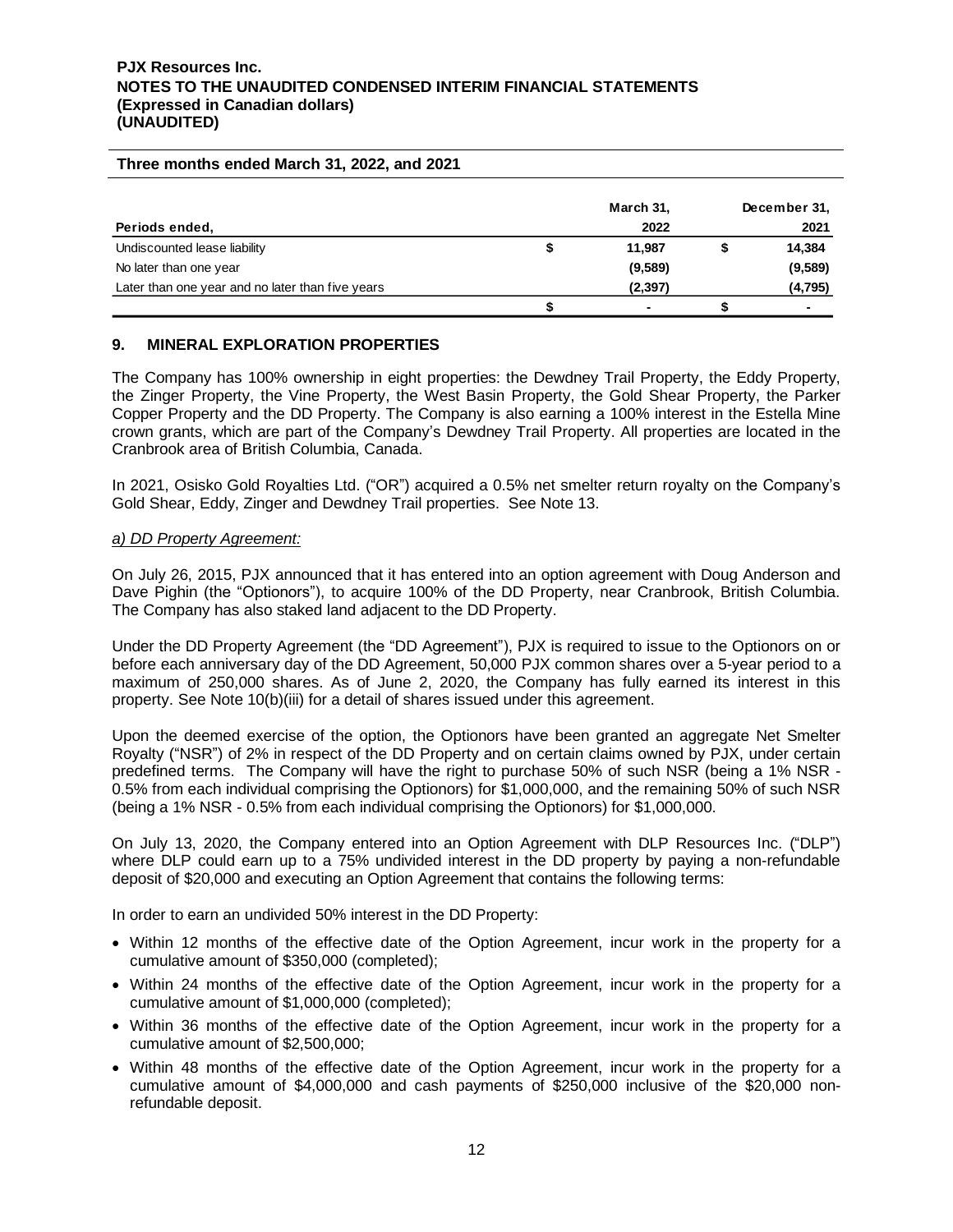In order to earn an additional undivided 25% interest in the DD property:

- Complete a bankable commercial feasibility study on the DD property within 96 months of the effective date of the Option Agreement.
- Upon DLP's exercise of the Option and acquisition of a 50% or 75% interest in the DD Property, as applicable, the parties will enter into a joint venture agreement for the further development of the Property.

On August 17, 2020 the Company and DLP signed an addendum (the "Addendum") to the Option Agreement where three additional properties (Moby Dick, NZOU and LMC (NZOU)), where DLP has an option to earn a 100% interest from a third party (the "Third Party"), was added to the Option Agreement.

Under the terms of the Addendum, PJX will acquire:

- 50% of the Moby Dick property by paying 50% of staking costs of the Moby Dick property, representing approximately \$461;
- 50% of the NZOU property by reimbursing DLP for 50% of DLP's option commitment on the NZOU properties (NZOU and LMC (NZOU)), by incurring \$32,500 in exploration work commitments and reimbursing 50% of DLP's share option commitments with the Third Party, representing 200,000 shares of DLP.

PJX has the option to reimburse 50% of DLP's share payment by:

- Paying DLP 50% of the share option commitment in cash at DLP's share market price, or
- If DLP's share market price exceeds \$0.50, then PJX can elect to pay 50% of the value of the option commitment in cash to a maximum of \$0.50 per DLP share price. Any value of the option commitment above a DLP share price of \$0.50 owed by PJX would then be applied as part of DLP's earn in commitment as part of the DD Option Agreement.

Should DLP exercise their option in the NZOU option agreement, a 2% NSR will be granted to the Third Party, where DLP has the right to purchase back 50% of this 2% NSR for \$1 million. This right would be shared 50:50 with PJX.

#### *b) Gold Shear Property Agreement:*

On January 17, 2018, the Company entered into an option agreement with Mr. Louis Davis (the "Optionor") to earn a 100% interest in the Gold Shear Property, located in the province of British Columbia, Canada.

To earn its interest in the Gold Shear Property, the Company paid \$45,000 and issued 200,000 common shares of PJX over a period of 24 months.

As of September 2, 2020, the Company had fully earned its interest in this property (see Note 10(b) (iii)).

Under the Agreement, the Optionor retains a 2% NSR. PJX will have the right to purchase 50% of such NSR (being a 1% NSR) for \$1,000,000, and the remaining 50% of such NSR (being a 1% NSR) for \$1,000,000.

On May 29, 2020, the Company entered into an agreement with Mr. David Morgan (the "Seller") where PJX acquired a 100% interest in the "David 6" Claim by paying \$2,000 cash (paid) and issuing 20,000 shares of the Company (issued). Upon the closing of the transaction, the Seller was granted a NSR of 2% in respect of the David 6 claim. PJX will have the right to purchase 50% of such NSR for \$1,000,000 and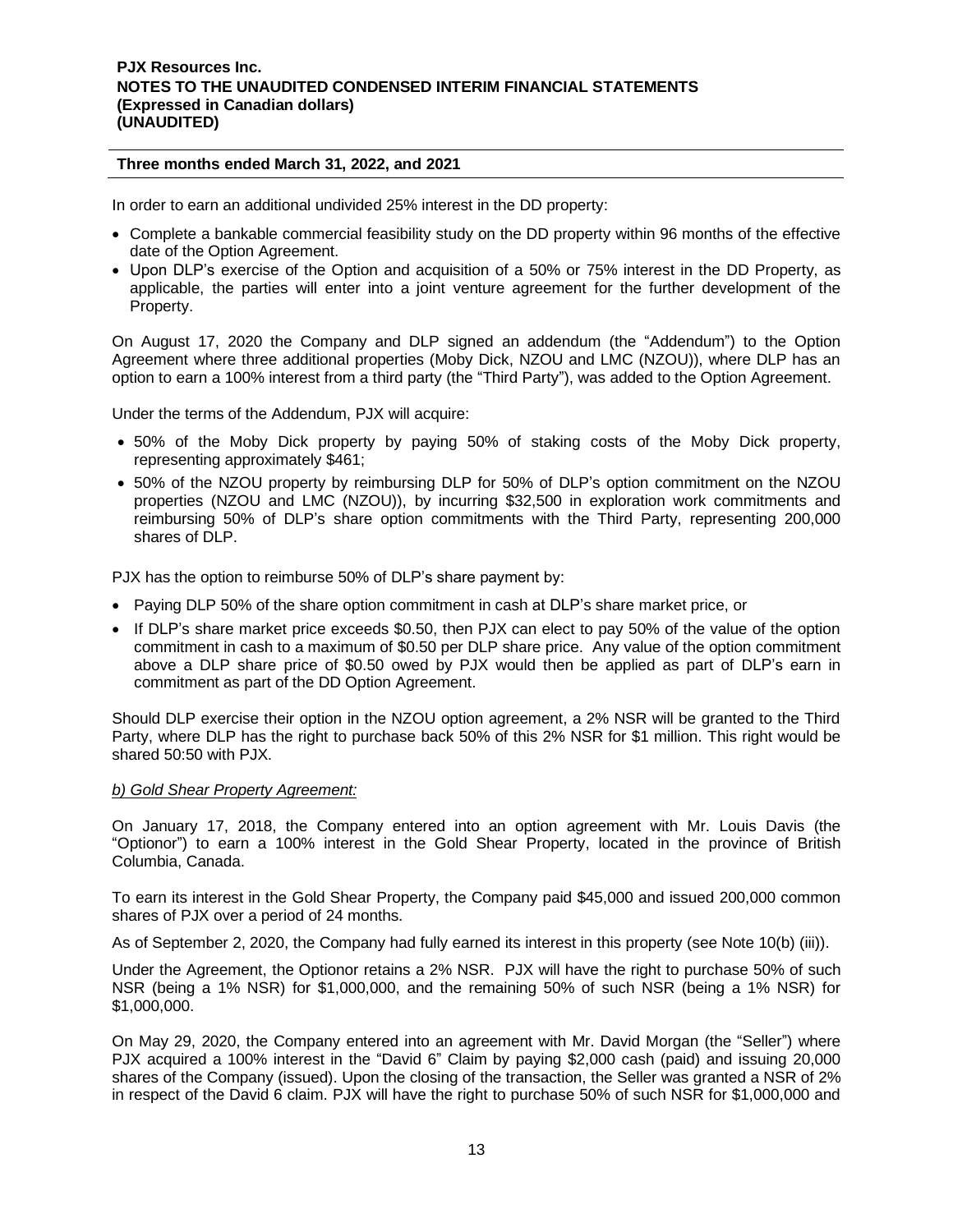the remaining 50% of such NSR (being 1%) for \$1,000,000.

The Company has included the David 6 Claim as part of its Gold Shear Property.

#### *c) Estella Mine Crown Grants:*

On July 29, 2021, the Company announced the option of the historical Estella Mine crown grants ("the Estella") from Imperial Metals Corporation ("Imperial").

PJX can earn a 100% interest in the Estella by making cash payments, or share equivalent payments, to Imperial totaling \$250,000 over a 5-year period as follows:

- \$15,000 on signing the agreement (paid); and
- \$20,000 on or before July 26, 2022; and
- \$25,000 on or before July 26, 2023; and
- \$30,000 on or before July 26, 2024; and
- \$35,000 on or before July 26, 2025; and
- \$125,000 on or before July 26, 2026

Upon exercise of the option by PJX, Imperial will retain a NSR of 2% in respect of the Estella. PJX will have the right to buy back 50% of the NSR (being a 1% NSR) for \$1,000,000, and the remaining 50% of the NSR (being a 1% NSR) for an additional \$1,000,000.

The Company has included the Estella as part of its Dewdney Trail Property.

#### *d) Other Properties:*

The Company also has other exploration properties, all located in British Columbia, Canada, where it has earned a 100% interest. See Note 12(a) for a detail on exploration work conducted by PJX in these properties.

#### **10. SHARE CAPITAL**

#### **(a) Authorized capital**

The authorized share capital of the Company is an unlimited number of common shares with no par value.

#### **(b) Issued capital**

The following schedule describes the share transactions since December 31, 2020:

|                                                      | # of Shares | Value            |
|------------------------------------------------------|-------------|------------------|
| Balance at December 31, 2020                         | 117,574,694 | \$<br>11,947,758 |
| Shares issued on private placement (Note 10(b)(i))   | 15,641,794  | 2,486,685        |
| Value allocated to w arrants                         |             | (387, 478)       |
| Share premium on flow-through shares (Note 10(b)(i)) |             | (77, 916)        |
| Reallocation of issue cost to w arrant               |             | 25,652           |
| Share issue cost (Note 10(b)(i))                     |             | (50,833)         |
| Balance at December 31, 2021 and March 31, 2022      | 133,216,488 | 13,943,868       |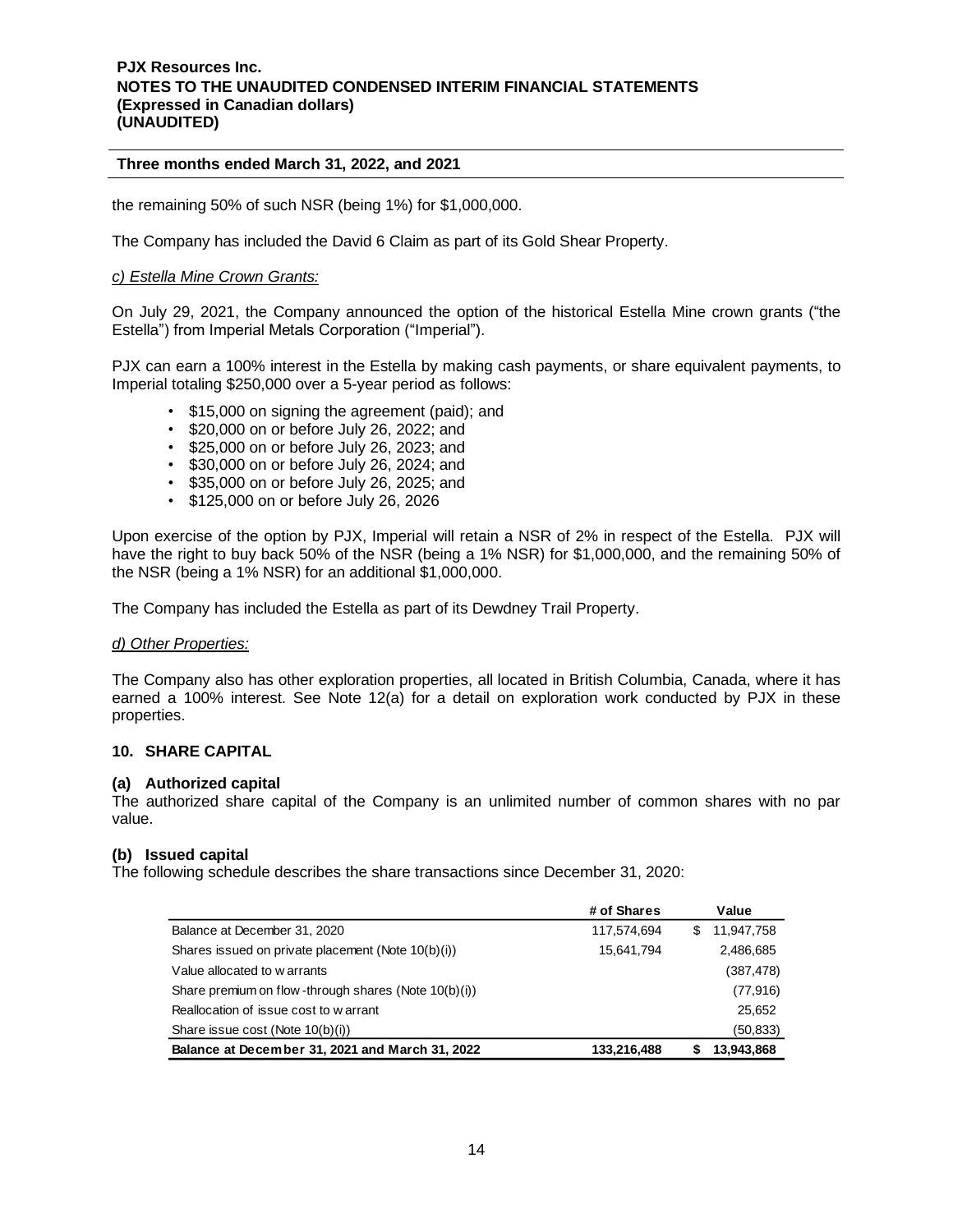### **Three months ended March 31, 2022, and 2021**

### **(i) Private placements**

On March 1, 2021, the Company announced the completion of an investment agreement with OR pursuant to which OR purchased 6,250,000 common shares of PJX at a subscription price equal to \$0.16 per share, for gross proceeds of \$1,000,000. The Company incurred \$30,000 in legal fees related to this transaction that have been allocated to share issue cost.

Included under share issue cost are \$20,833 of legal expenses related to prior years that have been reclassified as share issue cost.

On December 22, 2021, the Company closed a non-brokered private placement for gross proceeds of \$1,486,685, through the issuance of 3,895,794 flow-through units at a price of \$0.17 per unit and 5,496,000 units at a price of \$0.15 per unit.

Each flow-through unit consists of one common share issued as a "flow-through share" within the meaning of the Income Tax Act (Canada) and one common share purchase warrant. Each unit consists of one common share and one common share purchase warrant. Each warrant, whether acquired as part of a flow-through unit or unit, entitles the holder to purchase one common share at an exercise price of \$0.25 for 24 months following completion of the offering.

As the proceeds received by the Company on December 22, 2021, for a flow-through unit and non-flow though unit at the time of the transaction were different, a premium on flow-through shares of \$77,916 was recorded. The premium has been deducted from capital and a flow-through premium liability for the same amount was recorded. The premium is subsequently amortized as the flow-through funds are utilized in qualified exploration programs.

The following schedule describes the flow-through premium liabilities as at March 31, 2022 and December 31, 2021:

|                                       | March 31, |  | December 31, |
|---------------------------------------|-----------|--|--------------|
| Periods ended                         | 2022      |  | 2021         |
| Unamortized premium balance - opening | 77.916    |  | 48,805       |
| Premium on issued flow-through shares |           |  | 77.916       |
| Premium amortization and adjustments  | (12,983)  |  | (48,805)     |
| Unamortized premium balance - ending  | 64.933    |  | 77.916       |

# **(ii) Share based compensation**

The Company has a stock option plan (the "Plan") to provide incentive for the directors, officers, employees, consultants, and service providers of the Company. The maximum number of shares which may be set aside for issuance under the Plan is 10% of the outstanding common shares.

On September 13, 2021, the Company granted an aggregate of 2,685,000 incentive stock options to employees, officers, directors, and consultants of the Company, pursuant to the Company's Plan, at an exercise price of \$0.20 per share. Out of the options granted, 2,645,000 were fully vested on granting and 40,000 vest every quarter over a period of 1 year, with the first quarter vesting three months after granting. All options granted are exercisable until September 12, 2026. The fair value of each option was estimated on the date of the grant using the Black-Scholes option pricing model, with the following assumptions: share price of \$0.17, expected dividend yield of 0%, expected volatility of 106%; risk-free interest rate of 0.82%; and an expected average life of 5 years. The fair value of all these options was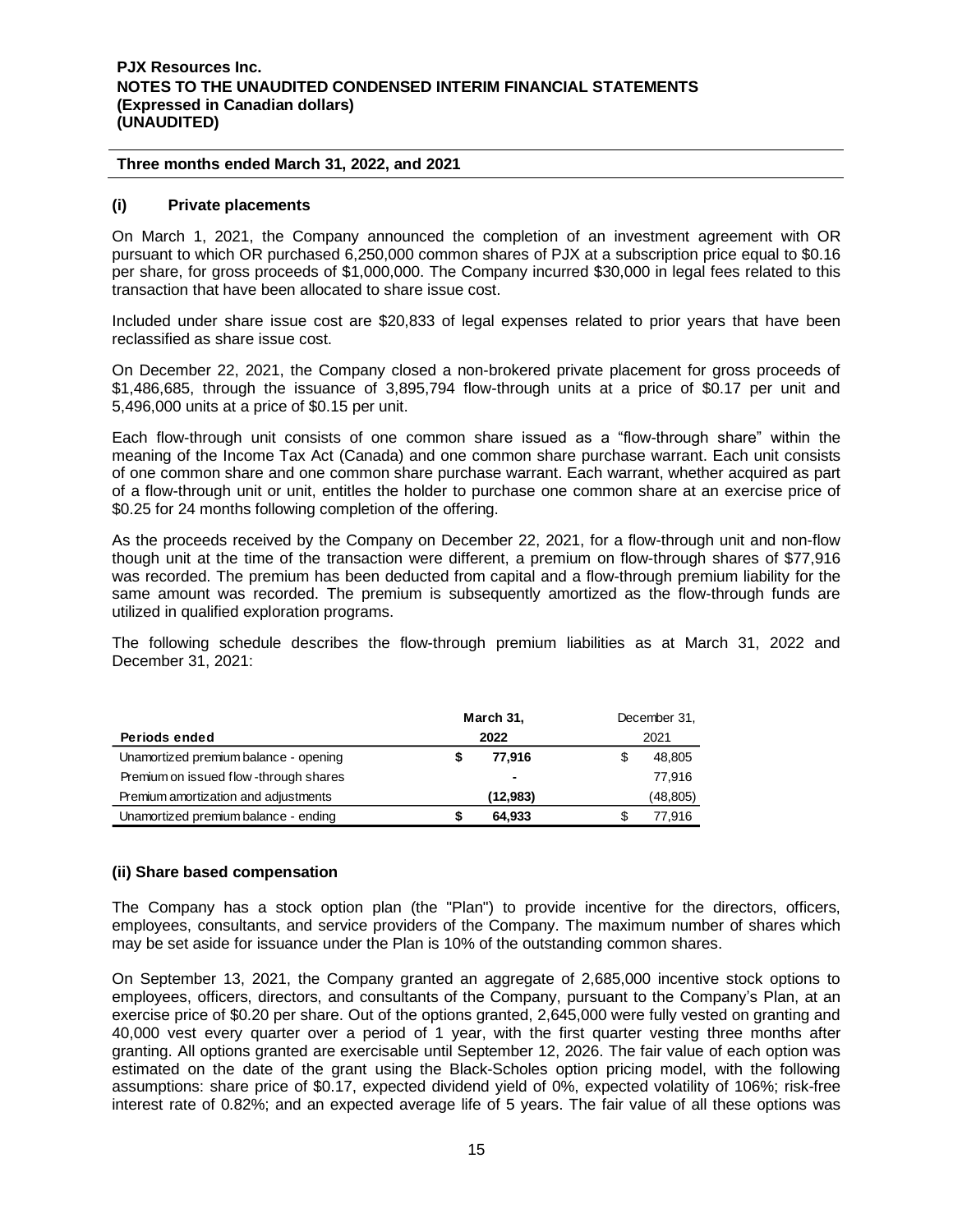estimated at \$342,315 of which \$341,021 has been vested as of March 31, 2022.

During fiscal 2021, a total of 1,150,000 options with a weighted average exercise price of \$0.23 were cancelled and 2,885,000 options with an exercise price of \$0.20 expired on November 17, 2021.

The following schedule describes the options outstanding at March 31, 2022:

|                           | <b>Exercise</b> | Life remaining | <b>Number</b> | <b>Number</b> |
|---------------------------|-----------------|----------------|---------------|---------------|
| <b>Expiry Date</b>        | price           | in years       | outstanding   | vested        |
| August 19, 2023           | \$0.25          | 1.63           | 1,675,000     | 1,675,000     |
| January 3, 2024           | \$0.25          | 2.01           | 2.610.000     | 2.610.000     |
| August 11, 2025           | \$0.20          | 3.61           | 2.492.500     | 2.492.500     |
| September 12, 2026        | \$0.20          | 4.70           | 2,685,000     | 2,677,204     |
| Balance at March 31, 2022 | \$0.22          | 1.79           | 9,462,500     | 9,454,704     |

The following schedule describes the options transactions since December 31, 2020:

|                                                 | Number of<br>stock<br>options |    | Weighted<br>average<br>exercise price |
|-------------------------------------------------|-------------------------------|----|---------------------------------------|
| Balance at December 31, 2020                    | 10,812,500                    | \$ | 0.22                                  |
| Options granted                                 | 2,685,000                     |    | 0.20                                  |
| Options expired                                 | (2,885,000)                   |    | 0.20                                  |
| Options cancelled                               | (1,150,000)                   |    | 0.23                                  |
| Balance at December 31, 2021 and March 31, 2022 | 9.462.500                     | S  | 0.22                                  |

# **(iii) Shares issued on property option payments**

#### *DD Agreement:*

Under the DD Property Agreement, PJX was required to issue to the Optionors on or before each anniversary day of the DD Agreement, 50,000 PJX common shares over a 5-year period to a maximum of 250,000 shares. The last and final issuance of 50,000 shares, with a fair value of \$4,750 were issued on June 2, 2020 (See Note 9(a)).

The value ascribed to the shares issued were based on the Company's closing shares price the day before the transaction.

#### *Gold Shear Agreement:*

Under this agreement entered on January 17, 2018, the Company is required to issue 200,000 PJX shares to the optionor within a period of 24 months of the signing of the Agreement The last and final issuance of 100,000 shares, with a fair value of \$16,300 were issued on June 2, 2020 (see Note 9(b)).

Under the new purchase agreement that the Company entered to acquire the David 6 Claim and on June 2, 2020, the Company issued 20,000 common shares valued at \$1,900.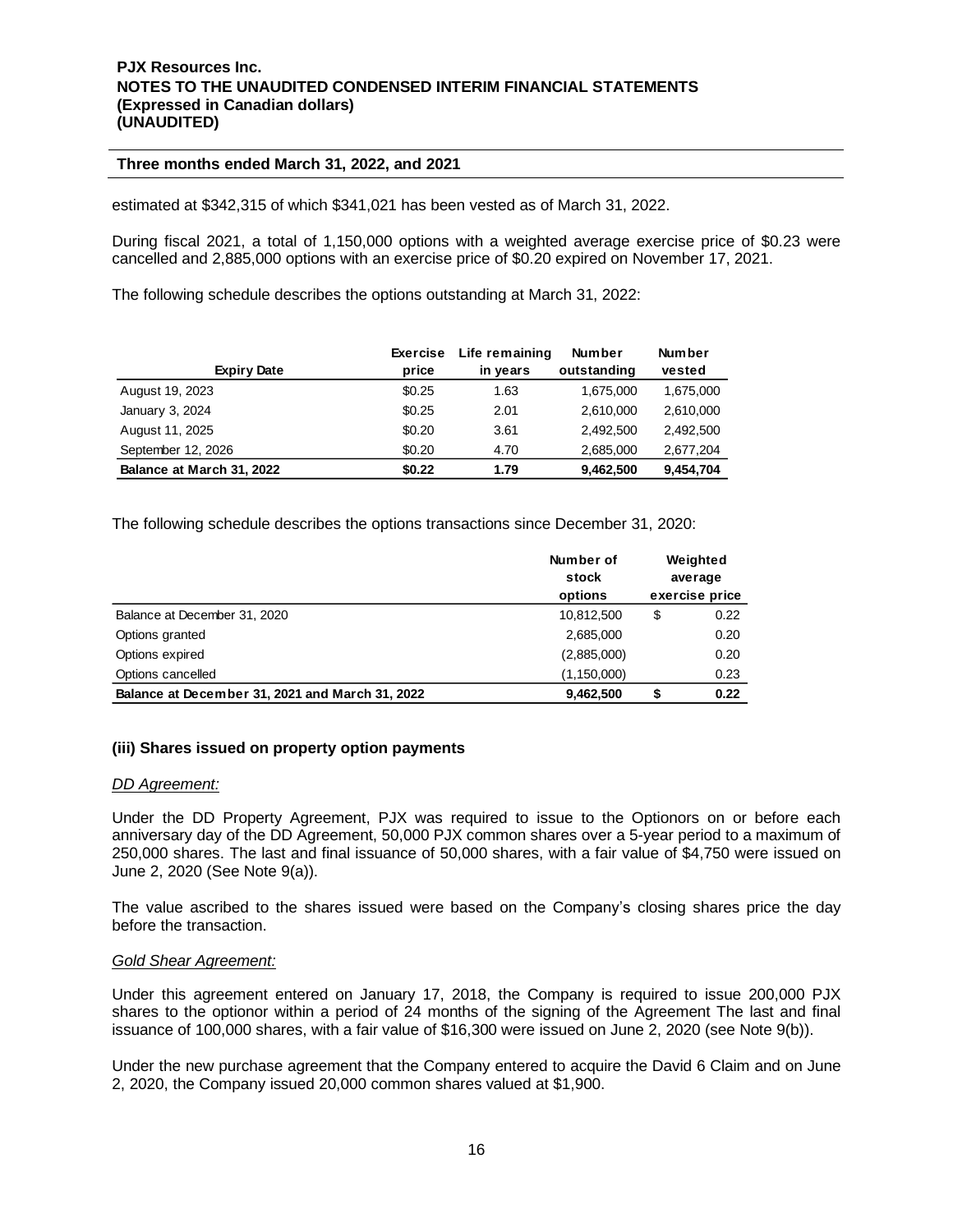# **Three months ended March 31, 2022, and 2021**

The value ascribed to the shares issued were based on the Company's closing shares price the day before the transaction.

# **11. WARRANTS**

The following schedule describes the warrants outstanding at March 31, 2022 and December 31, 2021:

The following schedule describes the warrant transactions since December 31, 2020:

|                                                 | Number of     | <b>Exercise</b> |                  |
|-------------------------------------------------|---------------|-----------------|------------------|
|                                                 | Warrants      | price           | Value            |
| Balance at December 31, 2020                    | 40,139,701    | 0.24            | 1,786,069        |
| Warrants issued on private placement            | 9,391,794     | 0.25            | 387,478          |
| Warrants expired                                | (7, 165, 884) | 0.25            | (351, 731)       |
| Reallocation of issue cost to warrants          |               |                 | (25, 652)        |
| Balance at December 31, 2021 and March 31, 2022 | 42,365,611    | 0.24            | 1,796,164<br>эh. |

# *Warrants issued:*

As part of the financing closed on December 21, 2021, the Company issued 9,391,794 warrants valued at \$387,478. Each warrant, whether acquired as part of a flow-through unit or unit, entitles the holder to purchase one common share of the Company at a price of \$0.25 per share for 24 months.

|                                                 | Number of  |    | <b>Exercise</b> |    |           |
|-------------------------------------------------|------------|----|-----------------|----|-----------|
| <b>Expiry Date</b>                              | Warrants   |    | price           |    | Value     |
| December 17, 2022 *                             | 4,574,131  | \$ | 0.30            | \$ | 241,972   |
| May 15, 2022**                                  | 12,296,276 |    | 0.25            |    | 537,320   |
| October 5, 2022                                 | 9,350,400  |    | 0.20            |    | 332,443   |
| October 5, 2022                                 | 301,120    |    | 0.20            |    | 16,911    |
| December 5, 2022                                | 5,802,157  |    | 0.25            |    | 249,241   |
| December 5, 2022                                | 649,733    |    | 0.25            |    | 30,799    |
| December 20, 2023                               | 9,391,794  |    | 0.25            |    | 387,478   |
| Balance at December 31, 2021 and March 31, 2022 | 42,365,611 | S  | 0.24            | S. | 1,796,164 |

\* Exercisable at \$0.25 until December 17, 2020 and at \$0.30 from then until December 17, 2021 and subsequently extended to December 17, 2022

\*\* Warrants originally expiring on May 15, 2021 and extended to May 15, 2022 and subsequently extended to May 15, 2023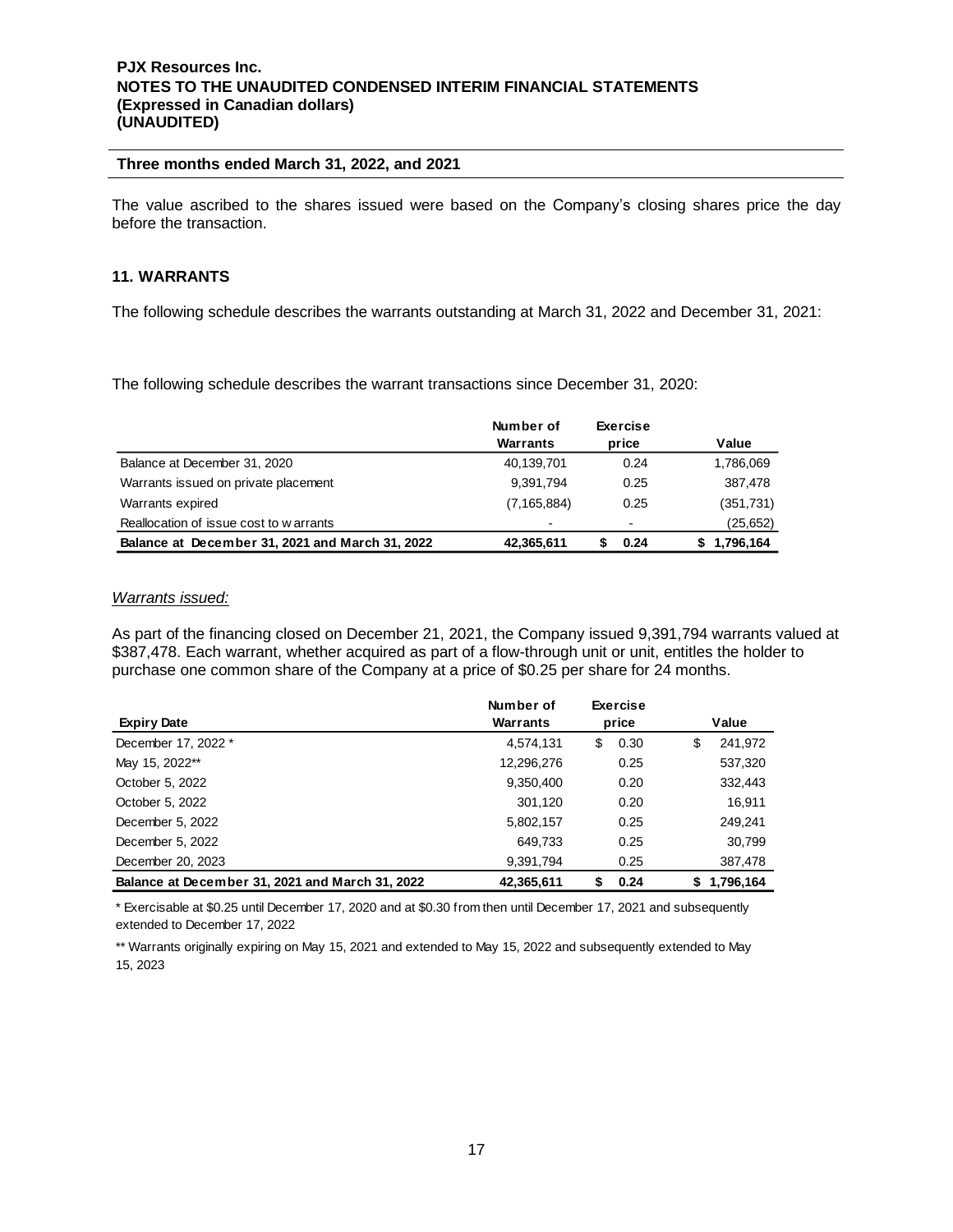#### **Three months ended March 31, 2022, and 2021**

The grant date fair values of the outstanding warrants were calculated, when granted, using the Black-Scholes options pricing model, using the following assumptions:

|                      |                       |                |              |                                   | <b>Expected</b>         |                 |
|----------------------|-----------------------|----------------|--------------|-----------------------------------|-------------------------|-----------------|
| Expiry date          | Number of<br>Warrants | Dividend yield | Volatility * | <b>Risk free</b><br>interest rate | average<br>life (years) | Value           |
| December 17, 2022(1) | 4,574,131             | Nil            | 108%         | 2.02%                             | 3                       | \$<br>241,972   |
| May 15, 2022         | 12,296,276            | Nil            | 104%         | 2.06%                             | 2                       | 537,320         |
| October 5, 2022      | 9,350,400             | Nil            | 112%         | 0.23%                             | 2                       | 306,791         |
| October 5, 2022 (2)  | 301.120               | Nil            | 112%         | 0.23%                             | 2                       | 16.911          |
| December 5, 2022     | 5,802,157             | Nil            | 103%         | 1.63%                             | 3                       | 274,893         |
| December 5, 2022 (2) | 649,733               | Nil            | 103%         | 1.63%                             | 3                       | 30,799          |
| December 20, 2023    | 9,391,794             | Nil            | 109%         | 0.96%                             | 2                       | 387,478         |
|                      | 42,365,611            |                |              |                                   |                         | \$<br>1,796,164 |

\* Volatility rates w ere determined based on historical share pricing volatility for the Company's common shares.

(1) Exercisable at \$0.25 during years 1 and 2 and at \$0.30 in year 3

(2) Compensation w arrants

#### *Warrants extended:*

On May 3, 2021, the Company extended the term of 12,296,276 share purchase warrants exercisable at \$0.25 and expiring on May 15, 2021, for one additional year to May 15, 2022. All other terms remained unchanged.

On November 22, 2021, the Company extended the term of 4,574,131 share purchase warrants exercisable at \$0.30 and expiring on December 17, 2021, for one additional year to December 17, 2022. All other terms remained unchanged.

Subsequent to March 31, 2022, a total of 12,296,276 warrants expiring on May 15, 2022 and exercisable at \$0.25 were extended by an additional year to May 15, 2023. All other terms remain unchanged (see Note 16 – Subsequent Event).

#### *Reallocation of issue cost to warrants:*

During the year ended December 31, 2021, the Company reclassified \$25,652 in share issue cost from capital stock to warrants, corresponding to the allocated value of share issue cost to warrants on the December 2019 financing (warrants expiring December 5, 2022).

#### *Warrants expired:*

No warrants expired during the three-month period ended March 31, 2022.

#### *Expired During 2021:*

|                    | Number of |       | <b>Exercise</b> |   |         |  |  |  |       |
|--------------------|-----------|-------|-----------------|---|---------|--|--|--|-------|
| <b>Expiry Date</b> | Warrants  | price |                 |   |         |  |  |  | Value |
| December 17, 2021  | 332,600   | £.    | 0.25            | S | 19.120  |  |  |  |       |
| August 29, 2021    | 6,833,284 |       | 0.25            |   | 332,611 |  |  |  |       |
|                    | 7,165,884 |       | 0.25            |   | 351.731 |  |  |  |       |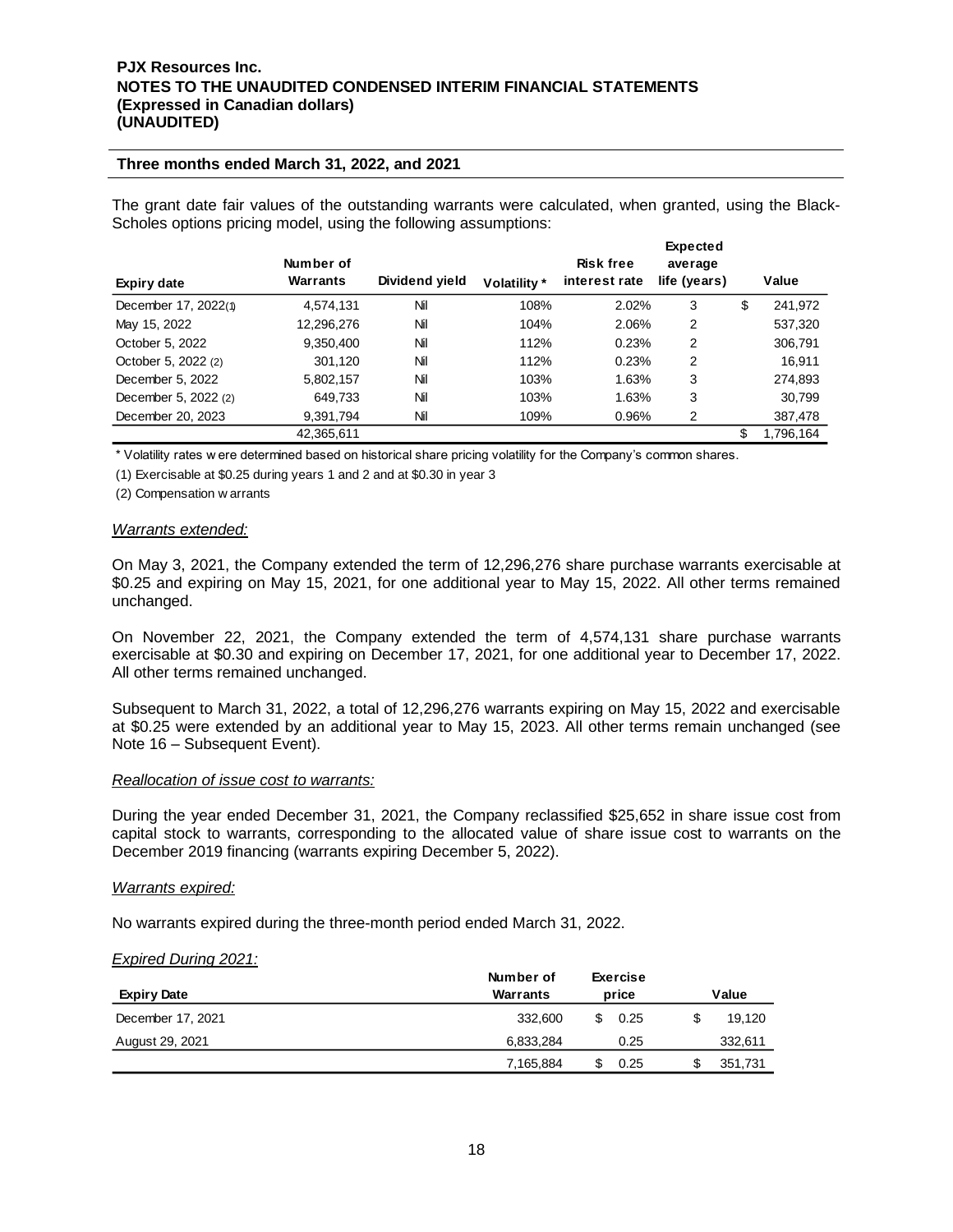# **12. EXPLORATION AND GENERAL AND ADMINISTRATION EXPENSES**

#### **a) Exploration Expenses:**

The following schedule describes exploration expenses incurred during the three months ended March 31, 2022 and 2021, and since inception, segregated by nature:

|                                         |               |               | <b>Balance since</b> |
|-----------------------------------------|---------------|---------------|----------------------|
| Three months ended March 31,            | 2022          | 2021          | inception            |
| Geology, geophysics and geochemistry    | \$<br>77,628  | \$<br>27,006  | \$3,603,767          |
| Exploration-other accommodation         | 159           | 833           | 4,311                |
| Permitting                              | 7,274         |               | 67,844               |
| Land rights, claims and environment     | 3,735         | 11,250        | 196,699              |
| Drilling                                | 6,663         | 24,228        | 5,883,899            |
| Laboratory                              | 24,240        | 33,378        | 456,036              |
| Roads and surface preparation           |               |               | 70,944               |
| Camp cost and exploration supplies      | 127           | 232           | 34,490               |
| Exploration - travel and transportation | 6,803         | 4,587         | 291,049              |
| Exploration- meals                      | 1,258         | 484           | 58,642               |
| Rent - field office                     | 2,481         | 2,445         | 69,722               |
| <b>Insurances</b>                       | 1,425         |               | 6,630                |
| Surface sampling and mapping            |               |               | 50,505               |
| Option payments                         |               |               | 526,261              |
| Reclamation provision                   |               |               | 24,500               |
| Legal expenses-exploration              | 8,326         |               | 10,225               |
| Non-flow-through exploration expenses   |               | 5,262         | 31,915               |
|                                         | \$<br>140,119 | \$<br>109,705 | \$11,387,439         |
| BC refundable tax credits receivable    |               |               | (407,274)            |
| Total exploration expenses              | \$<br>140,119 | \$<br>109,705 | \$10,980,165         |

The following schedule describes exploration expenses incurred in each property during the three months ended March 31, 2022 and 2021, and since inception:

| $n$ and $n$ in $n$ is the $n$ and $n$ and $n$ and $n$ in $n$ is in $n$ in $n$ in $n$ in $n$ in $n$ |               |      |         | Balance since   |
|----------------------------------------------------------------------------------------------------|---------------|------|---------|-----------------|
| Three months ended March 31,                                                                       | 2022          | 2021 |         | inception       |
| Dew dney Trail Property                                                                            | \$<br>25,832  | \$   | 4.500   | 1,589,554<br>\$ |
| <b>Eddy Property</b>                                                                               | 9,743         |      | 2,971   | 936,813         |
| <b>Zinger Property</b>                                                                             | 42,840        |      | 1,500   | 1,218,750       |
| Vine Property                                                                                      | 2,029         |      | 8,279   | 6,137,135       |
| DD Property                                                                                        | 8,250         |      | 11,250  | 74,205          |
| <b>Gold Shear Property</b>                                                                         | 51,425        |      | 81,205  | 1,282,877       |
| Parker Copper Property                                                                             | ٠             |      |         | 62,326          |
| <b>Others</b>                                                                                      | ٠             |      |         | 85,778          |
|                                                                                                    | \$<br>140,119 | \$   | 109,705 | \$11,387,438    |
| BC refundable tax credits receivable                                                               |               |      |         | (407, 274)      |
| Total exploration expenses                                                                         | \$<br>140,119 | \$   | 109.705 | \$10,980,164    |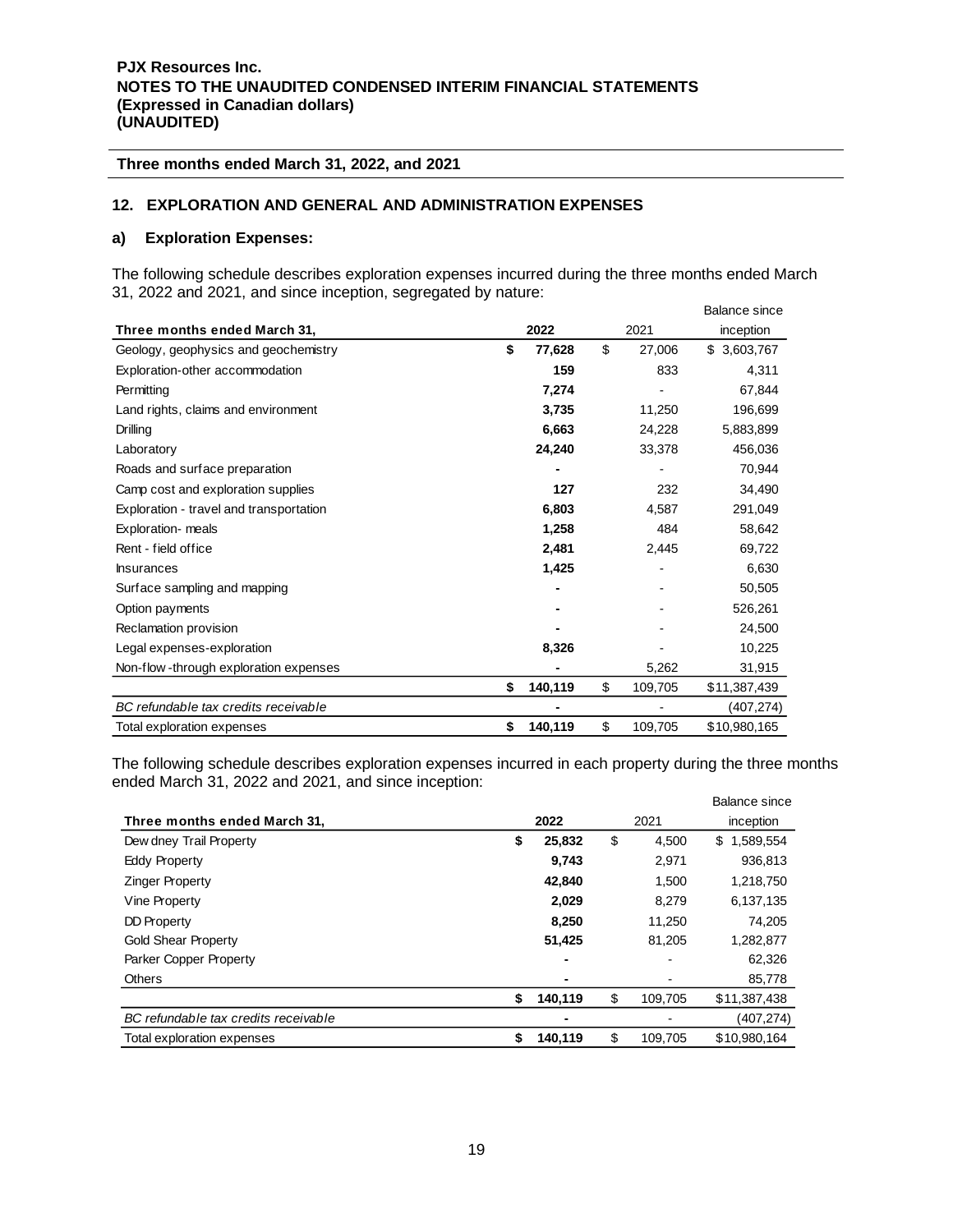As at December 31, 2021, the Company recorded a British Columbia refundable tax credits receivable of \$135,000, relating to exploration expenditures incurred during the year ended December 31, 2021 of which \$135,000 was receivable as at March 31, 2022 (December 31, 2021 \$135,000).

# **b) General and administration:**

The following is a breakdown of the Company's general and administration expenses incurred during the years ended March 31, 2022 and 2021:

| Three months ended March 31,         |    | 2022    |    | 2021    |
|--------------------------------------|----|---------|----|---------|
| <b>Insurance</b>                     | \$ | 3,781   | \$ | 2,269   |
| Interest, bank charges and penalties |    | 214     |    | 346     |
| Investor relations                   |    | 21,131  |    | 15,379  |
| Listing and regulatory fees          |    | 11,121  |    | 18,566  |
| Office expenses                      |    | 9,223   |    | 4,283   |
| Professional fees                    |    | 22,550  |    | 42,241  |
| Rent                                 |    | 3,439   |    | 3,687   |
| Salaries and benefits                |    | 64.441  |    | 59,760  |
| Taxes and levies                     |    |         |    | 3,386   |
| Travel and transportation            |    | 3,826   |    | 4,682   |
|                                      | S  | 139,726 | \$ | 154.599 |

# **13. GAIN ON SALE OF ROYALTY**

On March 1, 2021, the Company announced the completion of an investment agreement with OR pursuant to which OR acquired a 0.5% net smelter return royalty on the Company's Gold Shear, Eddy, Zinger and Dewdney Trail properties for aggregate cash consideration of \$1,000,000.

# **14. COMMITMENTS AND CONTINGENCIES**

The Company is party to certain management contracts and severance obligations. These contracts contain clauses requiring additional payments up to \$960,000 to be made upon the occurrence of certain events such as change of control. As the triggering event has not occurred, the contingent payment has not been provided for in these financial statements.

The Company's exploration activities are subject to various laws and regulations governing the protection of the environment. These laws and regulations are continually changing and generally becoming more restrictive. The Company conducts its operations so as to protect public health and the environment and believes its operations are materially in compliance with all applicable laws and regulations. The Company has made, and expects to make in the future, expenditures to comply with such laws and regulations.

Pursuant to the terms of the flow-through share agreements, the Company needs to comply with its flowthrough contractual obligations with subscribers with respect to the Income Tax Act (Canada) by incurring qualified exploration expenditures before December 31 of the year following the year in which the agreement is entered into. The Company indemnifies the subscribers of current and previous flowthrough share offerings against any tax related amounts that become payable by the shareholder as a result of the Company not meeting its expenditure commitments. As at March 31, 2022, the Company had \$561,748 commitments related to flow-through share agreements entered into to be incurred by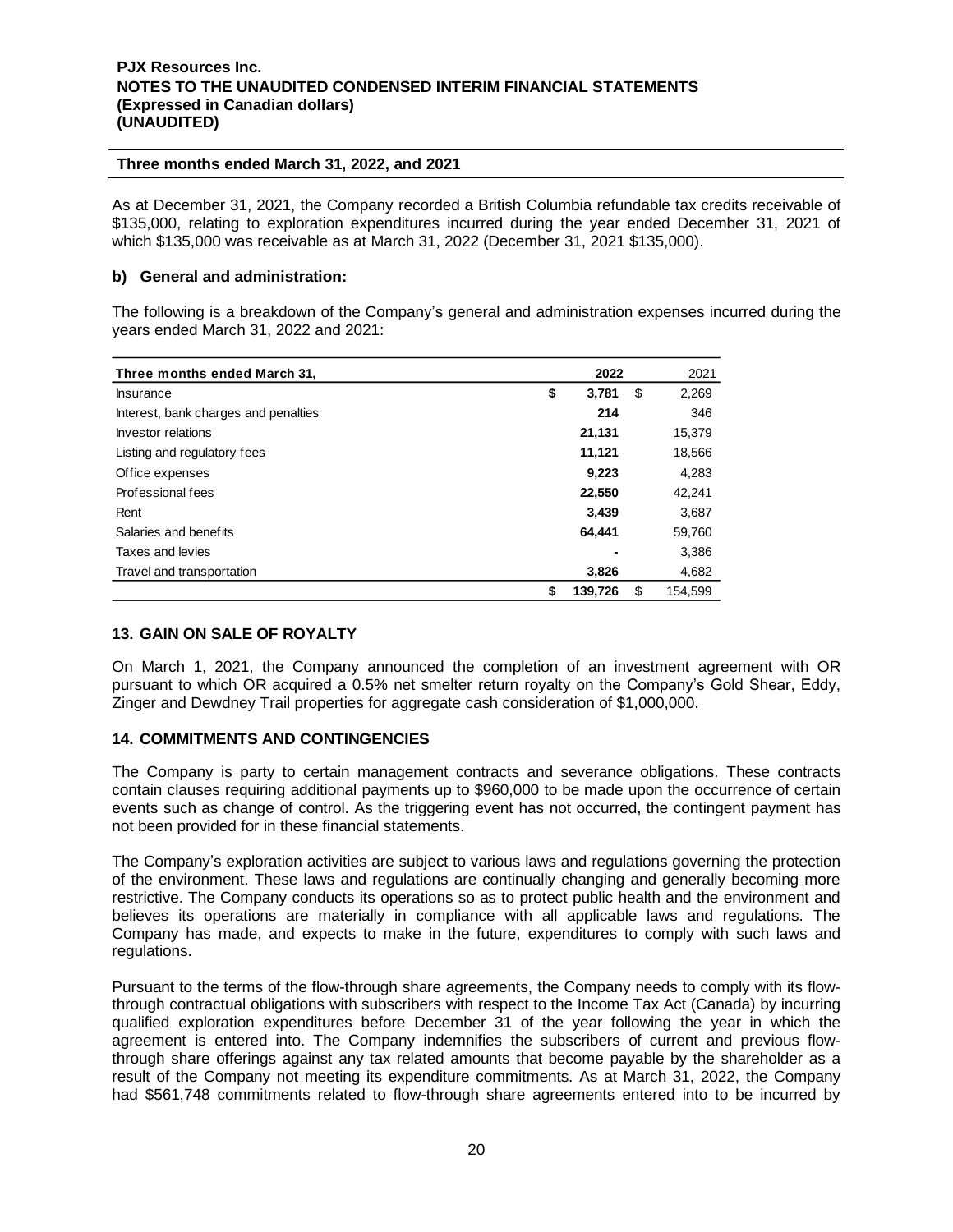December 31, 2022.

Pursuant to the option agreement entered on July 29, 2021, with Imperial, to earn 100% interest in the Estella Property, the Company is committed to disburse a total of \$235,000, between July 26, 2022, and July 26, 2026 (see Note 9(c)).

The Novel Coronavirus ("COVID-19") pandemic is causing a widespread health crisis that has affected economies and financial markets around the world resulting in an economic downturn. In response to the outbreak, governmental authorities in Canada and internationally have introduced various recommendations and measures to try to limit the pandemic, including travel restrictions, border closures, non-essential business closures, quarantines, self-isolations, shelters-in-place and social distancing. The COVID-19 outbreak and the response of governmental authorities to try to limit it are having a significant impact on the private sector and individuals, including unprecedented business, employment and economic disruptions. The continued spread of COVID-19 nationally and globally could have an adverse impact on the Company's business, operations and financial results, as well as a deterioration of general economic conditions including a possible national or global recession. Due to the speed with which the COVID-19 situation is developing and the uncertainty of its magnitude, outcome and duration, it is not possible to estimate its impact on the Company's business, operations or financial results, including the Company's ability to secure financing; however, the impact could be material.

Management is also closely evaluating the impact of COVID-19 on the Company's business. In order for the Company to continue as a going concern and fund its operations, the Company will require additional financing. The availability of financing will be affected by, among other things, the state of the capital markets considering the impact of COVID-19 and strategic partnership arrangements.

# **15. RELATED PARTY TRANSACTIONS**

The following transactions were carried out with related parties:

# **a) Purchase of services:**

During the three months ended March 31, 2022, and 2021, the Company incurred professional fees with companies where directors of the Company are partners or controlling executives, as described below:

| Three months ended March 31.                                                               | 2022                     | 2021   |
|--------------------------------------------------------------------------------------------|--------------------------|--------|
| Professional fees incurred with a legal firm w here a director of the Company is a partner | $\overline{\phantom{a}}$ | 63.462 |
|                                                                                            |                          | 63.462 |

# **b) Key management compensation:**

Key management includes directors (executive and non-executive), and senior officers (Chief Executive Officer and Chief Financial Officer). The compensation paid to key management for employee services is shown below:

| Three months ended March 31, | 2022     | 2021   |
|------------------------------|----------|--------|
| Salaries *                   | \$80,000 | 66,000 |
|                              | \$80,000 | 66,000 |

\* For the three-month period ended March 31, 2022, there are \$17,765 in salaries allocated to exploration (Q1F2021: \$6,644).